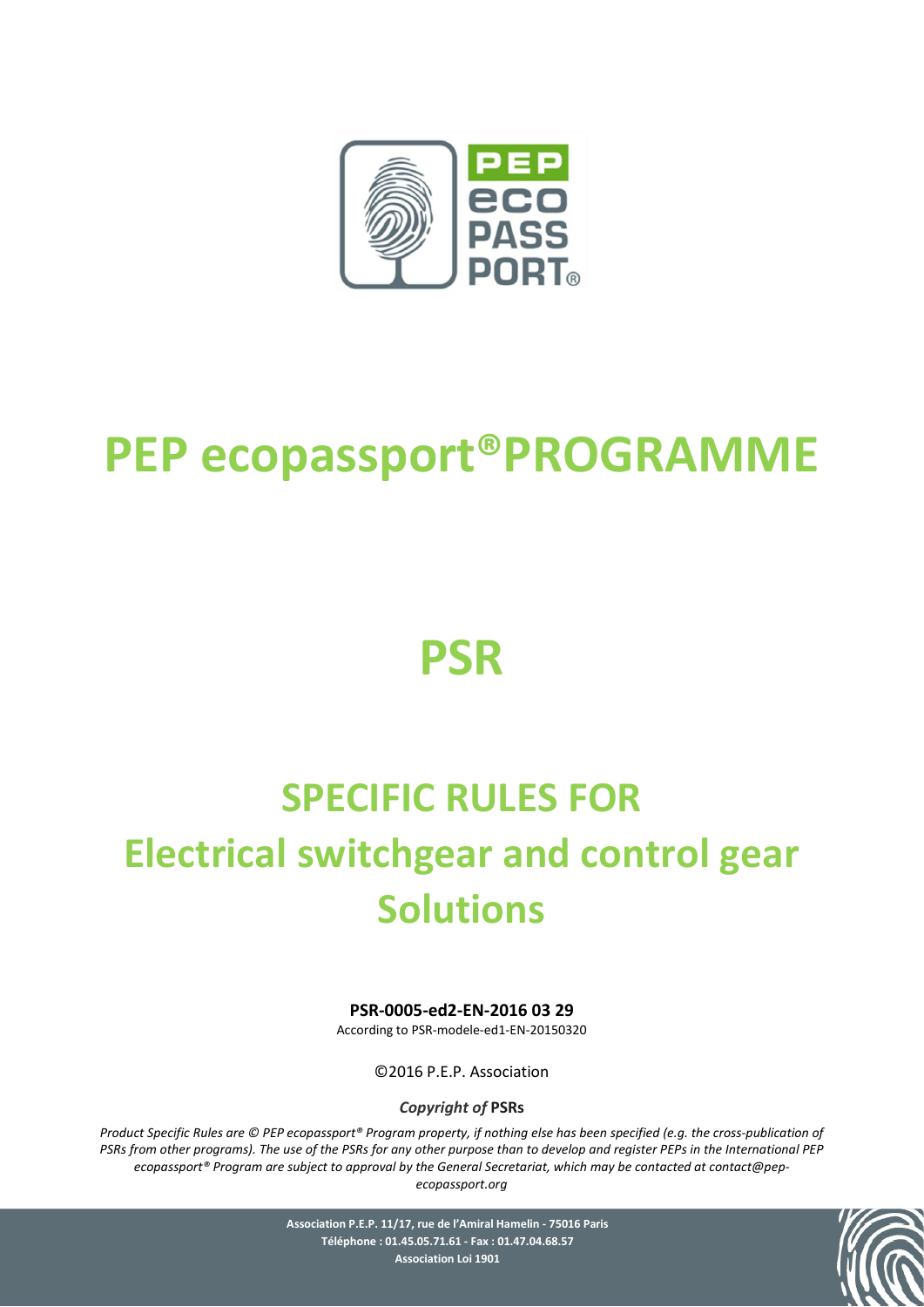#### **List of the editorial modifications of the present document**

On 2016 09 09 :

| Party changed                                                                                                                                                                       | <b>Change made</b>                                         |
|-------------------------------------------------------------------------------------------------------------------------------------------------------------------------------------|------------------------------------------------------------|
| §3.13<br>"Passive product - continuous operation"<br>scenario: products through which the main<br>current passes during continuous operation<br>percentage of utilization time: 30% | percentage of utilization time: 30% is replaced by<br>100% |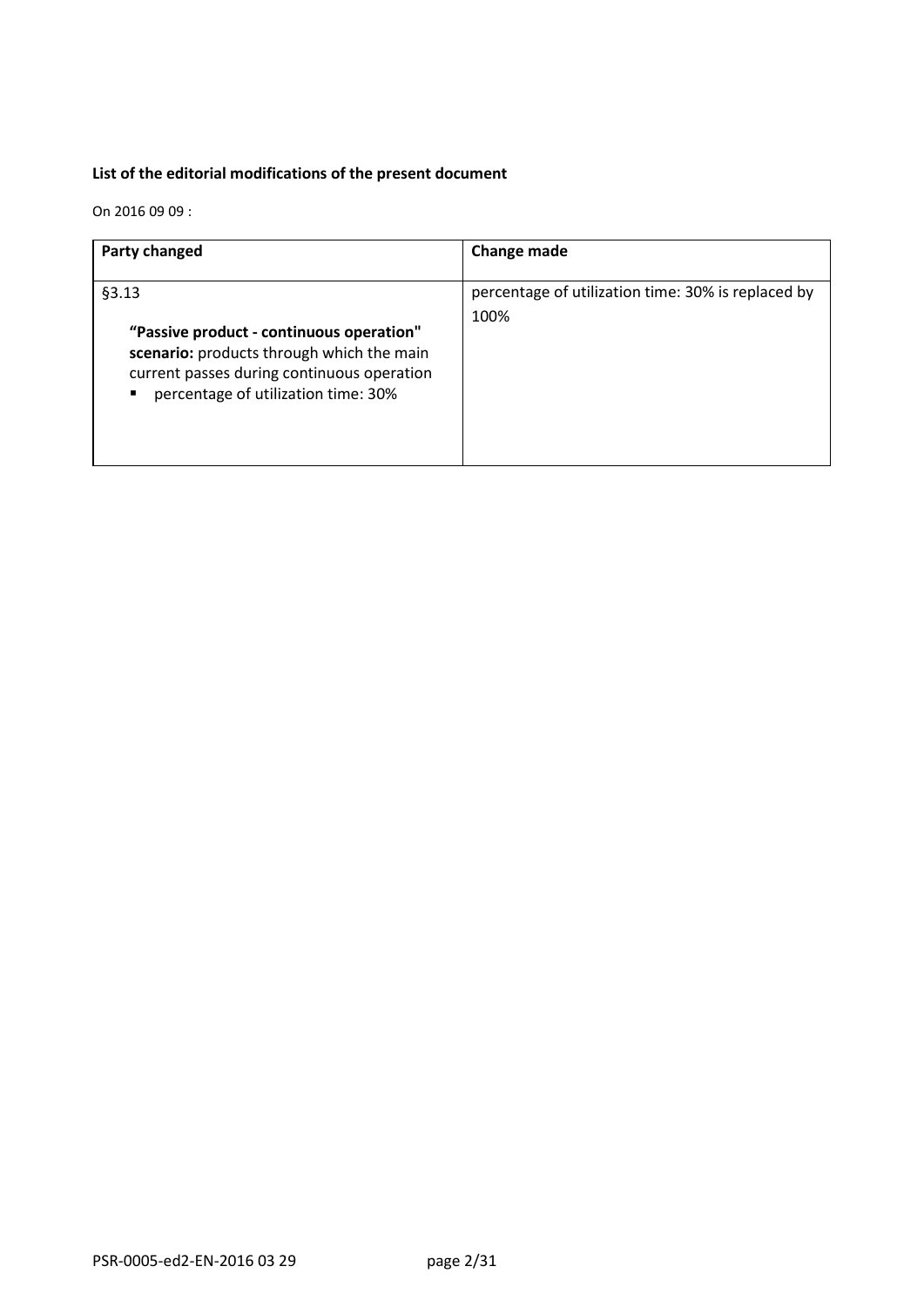# Contents

| 1.    | 4              |
|-------|----------------|
| 2.    |                |
| 3.    | $\overline{7}$ |
| 3.1.  |                |
| 3.2.  |                |
| 3.3.  |                |
| 3.4.  |                |
| 3.5.  |                |
| 3.6.  |                |
| 3.7.  |                |
| 3.8.  |                |
| 3.9.  |                |
| 3.10. |                |
| 3.11. |                |
| 3.12. |                |
| 3.13. |                |
| 4.    |                |
| 4.1.  |                |
| 4.2.  |                |
| 5.    |                |
| 6.    |                |
| 6.1.  |                |
| 6.2.  |                |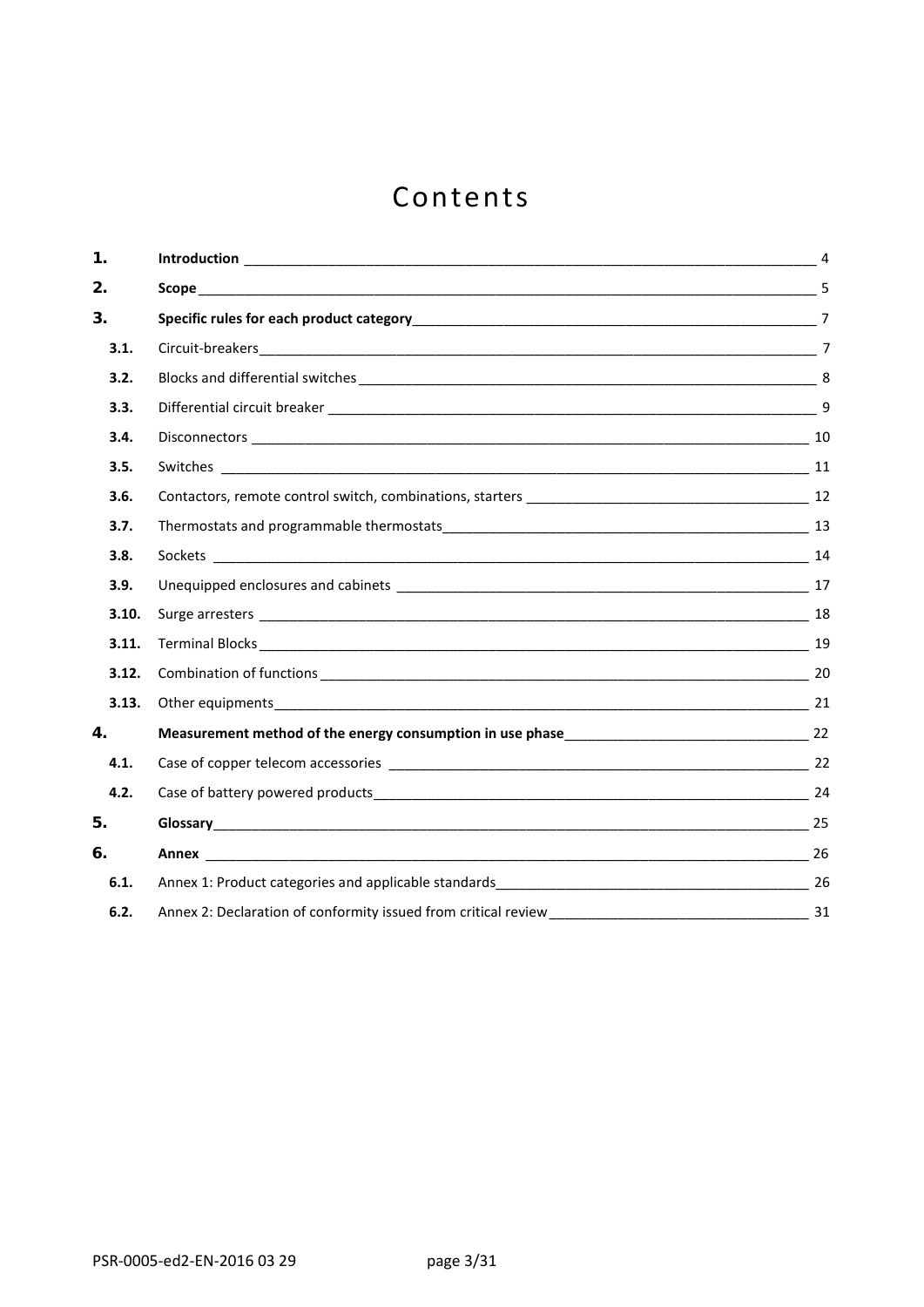# <span id="page-3-0"></span>**1. Introduction**

This reference document complements and explains the Product Environmental Profile (PEP) Drafting Rules defined by the PEP Ecopassport® Program (PEP-PCR ed.3-EN-2015 04 02), available at [www.pep](http://www.pep-ecopassport.org/)[ecopassport.org.](http://www.pep-ecopassport.org/)

It defines the additional requirements applicable to Electrical Switchgear and Controlgear Solutions. These requirements must be satisfied in order to:

- Qualify the environmental performance of these solutions on an objective and consistent basis,
- Publish PEP (Product Environmental Profile) that comply with PEP Ecopassport® requirements and with international reference standards<sup>[1](#page-3-1)</sup>.

This reference document was drawn up in compliance with the open, transparent rules of PEP Ecopassport® Program with the support of stakeholders and manufacturers of Electrical Switchgear and Controlgear Solutions.

| <b>PEP</b><br>eco<br><b>PASS</b><br><b>PORT</b> ® | www.pep-ecopassport.org                                                                                                                                                                             |
|---------------------------------------------------|-----------------------------------------------------------------------------------------------------------------------------------------------------------------------------------------------------|
| <b>PSR</b> reference                              | PSR-0005-ed2-EN-2016 03 29                                                                                                                                                                          |
| <b>Critical review</b>                            | The third-party critical review was carried out by CODDE, a Bureau Veritas subsidiary.<br>The certificate of compliance published on 2016/05/12 is shown in Appendix.                               |
| <b>Availability</b>                               | The critical review report is available on request from the PEP Association<br>contact@pep-ecopassport.org                                                                                          |
| <b>Scope of validity</b>                          | The critical review report and the certificate of compliance remain valid within 5 years<br>or until the PEP Drafting Rules, or the normative reference texts to which they refer,<br>are modified. |

 $\overline{a}$ 

<span id="page-3-1"></span><sup>1</sup> ISO 14025, ISO 14040 and ISO 14044 standards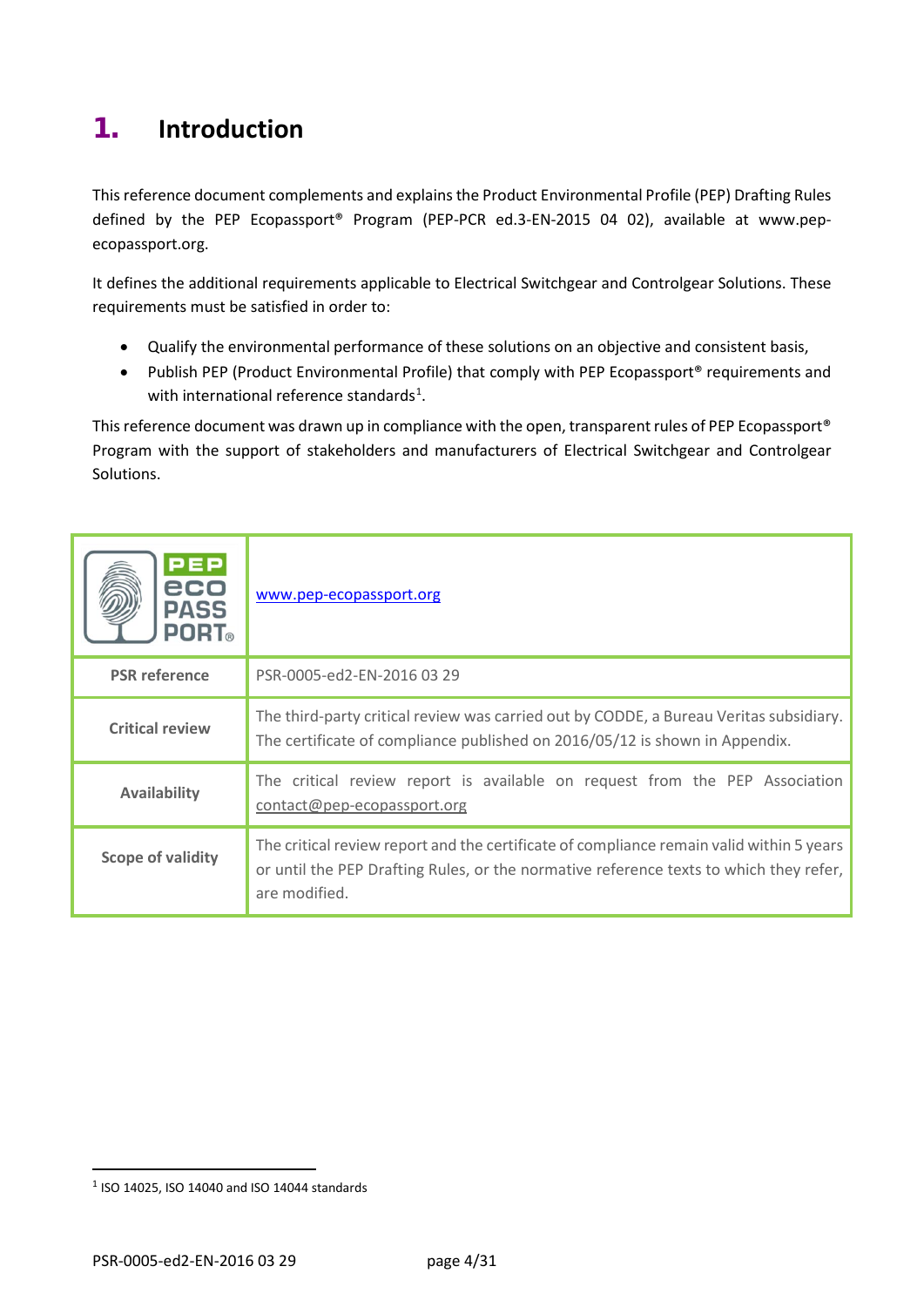# <span id="page-4-0"></span>**2. Scope**

The scope covers both systems and products of electrical installation for energy and communication networks.

The scope of product categories covered by the PSR is specified below from the IEC standards for electrical switchgear and controlgear that describe the functional characteristics of these products. If an electrical switchgear and controlgear device is not included in a product category covered by the standards listed in the Annex, the PEP writer may refer to the content of other standards if he justifies their use in the accompanying report.

If referencing an IEC is not possible, the PEP writer shall describe the functional characteristics of the product explicitly in the PEP.

A reference single scenario for all the families of targeted products, has been selected regardless of the variety of applications. This requirement enables to simplify the LCA, to facilitate comparability of the environmental impacts generated by identical solutions and to meet the LCA international standards (ISO 14040s series) that required to use a worth case scenario in case of uncertainty on the use of the product (residential, industrial, ...). To ensure comparability between the PEPs, the reference life and the use scenario proposed in the PSR shall be applied without deviation.

Electrical Switchgear and Controlgear Solutions functional families are numerous and varied to adapt to all needs. To facilitate access to information, the list below mentions the link between large main function and main application area, for which the devices are suitable in terms of technological response, involving components, equipment and systems of appropriate size, complexity and life duration.

At the crossroads of both, there is the standardization group that allows to view the standards for these couples' solution / application area "that describe in detail all of their characteristics, uses, etc.

Examples of standards groups: TC = 121 IEC technical committee for LV switchgear, SC 23B = Sub Committee for IEC sockets for household and similar purposes.

Instructions:

- 1 / for specific rules on the product, identify the product category and go to chapter 3 paragraph mentioned.
- 2 / to examine the detailed standards of a product category, identify the applicable chapter and the standardization group (TC and SC concerned) in the list and go to Annex 1
- 3 / the combinations of functions are covered in Chapter 3.12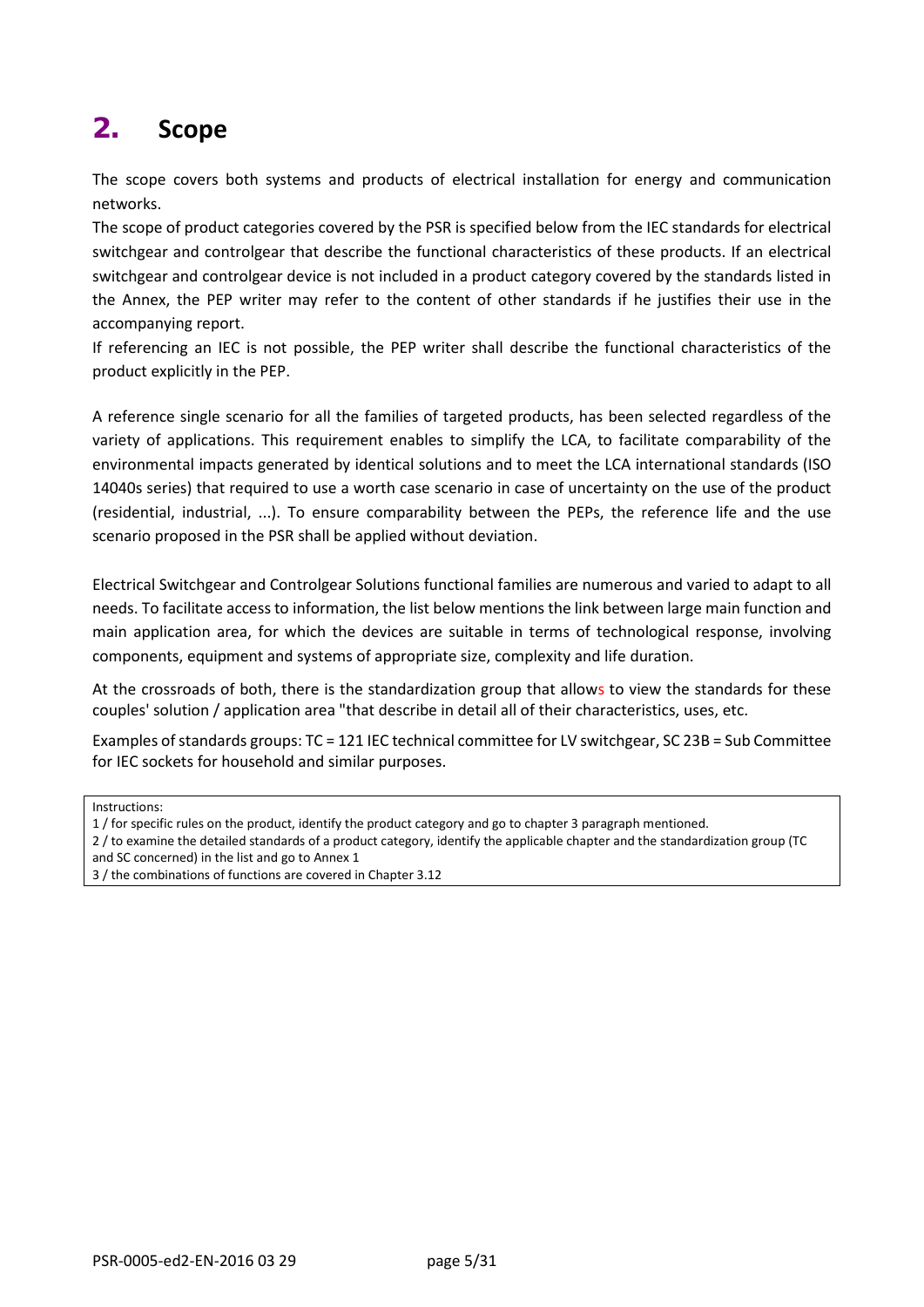| <b>Product category</b> | Chap. | <b>Main function summarized</b>                             | <b>Relevant TC et SC</b> |
|-------------------------|-------|-------------------------------------------------------------|--------------------------|
|                         |       | PROTECT CIRCUIT AND PERSONS                                 |                          |
| Circuit-breakers        | 3.1   | Protect the installation from overload and short circuits.  | SC121A, SC23E            |
| <b>Blocks and</b>       | 3.2   | Protect people and premises at risk of fire or explosion    | SC121A, SC23E            |
| differential            |       | against insulation defects.                                 |                          |
| switches                |       |                                                             |                          |
| Differential            | 3.3   | Protect the installation against overloads and short        | SC121A, SC23E            |
| circuit-breakers        |       | circuits and protect people and premises at risk of fire or |                          |
|                         |       | explosion against insulation defects.                       |                          |
| disconnectors           | 3.4   | Separate installation or part of the installation of any    | SC121A, SC23B            |
|                         |       | energy source                                               |                          |
| Surge arresters         | 3.10  | Protect electrical equipment against the direct or indirect | SC37A                    |
|                         |       | effects of lightning or against transient overvoltage.      |                          |
| unequipped              | 3.9   | Protect people against electric shocks by direct contact    | SC121B, SC23B            |
| enclosures and          |       | and the equipment it houses against the penetration of      |                          |
| cabinets                |       | solids and liquids and against mechanical shocks.           |                          |
|                         |       |                                                             |                          |
| <b>Fuses</b>            | 3.13  | Protect downstream equipment against effects of             | <b>TC32</b>              |
|                         |       | overload or short circuit, by interrupting the current.     |                          |
|                         |       |                                                             |                          |
| Measurement             | 3.13  | Control, monitor and protect power networks.                | <b>TC95</b>              |
| relays and              |       |                                                             |                          |
| protection              |       |                                                             |                          |
| equipment               |       |                                                             |                          |
|                         |       | <b>OPEN / CLOSE THE CIRCUIT</b>                             |                          |
| switches                | 3.5   | Establish and cut off the supply of an electrical circuit.  | SC121A, SC23B/J          |
| Contactors,             | 3.6   | Establish and cut off the supply of a downstream            | <b>SC121A</b>            |
| remote control          |       | installation from an electrical and/or mechanical control.  |                          |
| switches,               |       |                                                             |                          |
| combination<br>starters |       |                                                             |                          |
| Thermostats and         | 3.7   | Regulate the temperature of a room according to a           | <b>SC23B, TC72</b>       |
| programmable            |       |                                                             |                          |
| thermostats             |       | defined temperature set by the user.                        |                          |
| All or nothing          | 3.13  | Establish and interrupt an electric circuit.                | <b>TC94</b>              |
| relays                  |       |                                                             |                          |
| <b>CONNECT</b>          |       |                                                             |                          |
| <b>Sockets</b>          | 3.8   | Provide a point of connection to a network (energy,         | SC23H, SC23B/C/G         |
|                         |       | telecommunications, )                                       |                          |
| <b>Terminal blocks</b>  | 3.11  | Establish connections between two or more conductors        | SC121A, TC23             |
|                         |       |                                                             |                          |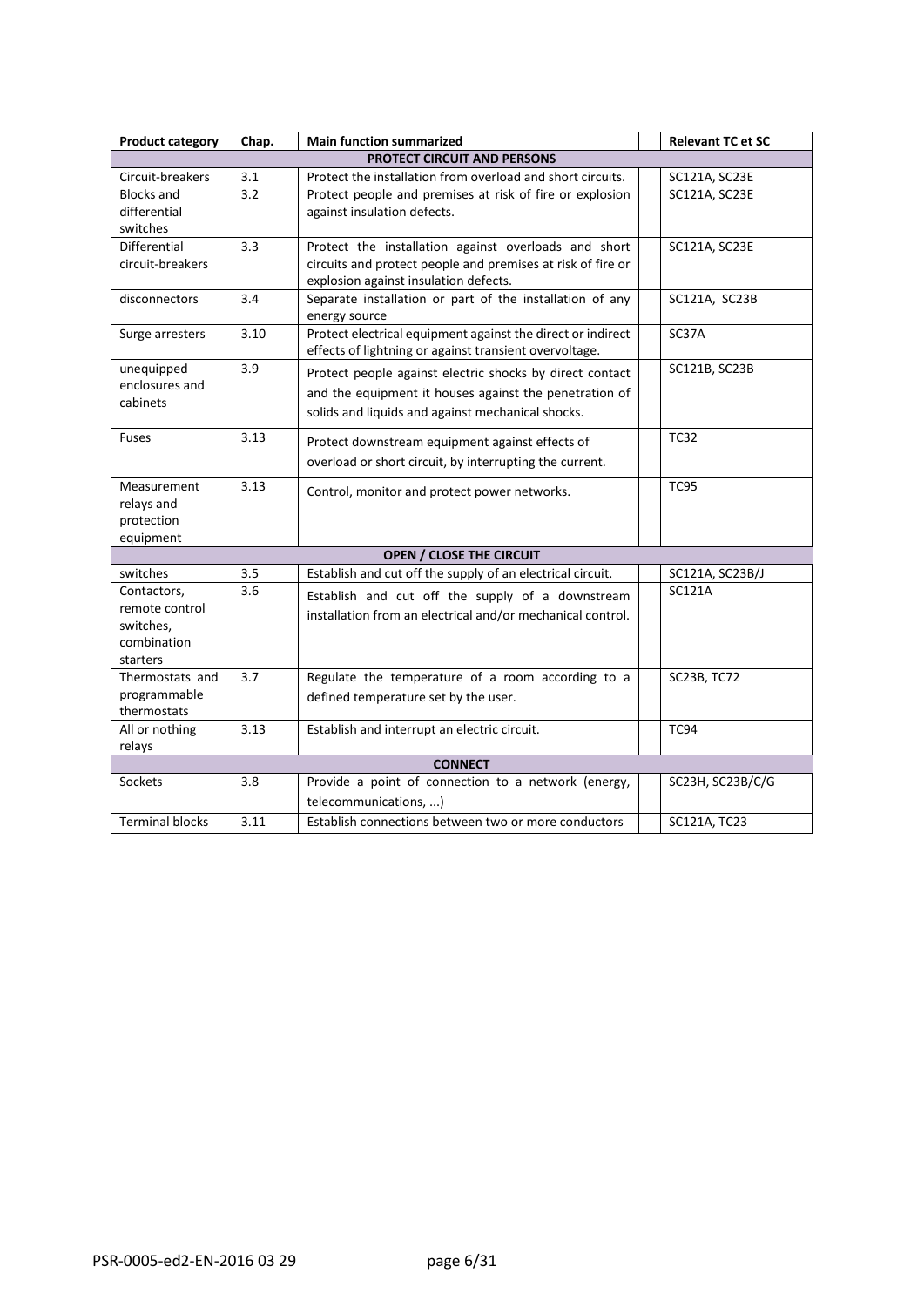# <span id="page-6-0"></span>**3. Specific rules for each product category**

The information set out below for each product category (i.e. the functional unit, the characteristics of the product, the reference lifetime (RLT), the use scenario, the reference product) shall be mentioned in the PEP. Evidence supporting the assumptions made and the chosen characteristic values shall be documented and presented in the accompanying report.

<span id="page-6-1"></span>These characteristics are defined assumptions for modeling needs of life cycles and do not represent actual performance or the specific use of a product.

# **3.1.** Circuit-breakers

## **3.1.1.** Functional Unit (FU) and characteristics of the referent product

The PEP editor shall specify the FU as follows:

| <b>Application</b> | <b>Functional Unit</b>                                                                                                                                                                                                                                                                                     | <b>Standardized Product characteristics to provide</b>                                                                                                                                                                                                                                                                                                                                                                                                                                                                                                                        |
|--------------------|------------------------------------------------------------------------------------------------------------------------------------------------------------------------------------------------------------------------------------------------------------------------------------------------------------|-------------------------------------------------------------------------------------------------------------------------------------------------------------------------------------------------------------------------------------------------------------------------------------------------------------------------------------------------------------------------------------------------------------------------------------------------------------------------------------------------------------------------------------------------------------------------------|
| Low voltage        | Protect during 20 years the installation against<br>overloads and short-circuits in circuit with<br>assigned voltage U and rated current In. This<br>protection is ensured in accordance with the<br>following parameters:<br>- Number of poles Np<br>- Rated breaking capacity Icn<br>- Tripping curve Cd | $U =$ Rated voltage (V)<br>In $=$ Rated current in continuous operation (A)<br>$Np =$ Number of poles<br>$Icn =$ Rated breaking capacity $(A)$<br>$Cd = Tripping curve$<br>If the degrees of protection are considered as<br>specific functions for the product, specify in the<br>functional unit:<br>$IP$ = Degree of protection against ingress of solid<br>foreign objects and water with harmful effects in<br>accordance with the standard IEC 60529<br>$IK = Degree$ of protection against external<br>mechanical impacts in accordance with the<br>standard IEC 62262 |

#### **3.1.2.** Reference lifetime and Use scenario

| <b>Application</b> | Reference lifetime | Use scenario              |
|--------------------|--------------------|---------------------------|
| Low Voltage        | 20 years           | Load rate: 50% of In      |
|                    |                    | Use time rate: 30% of RLT |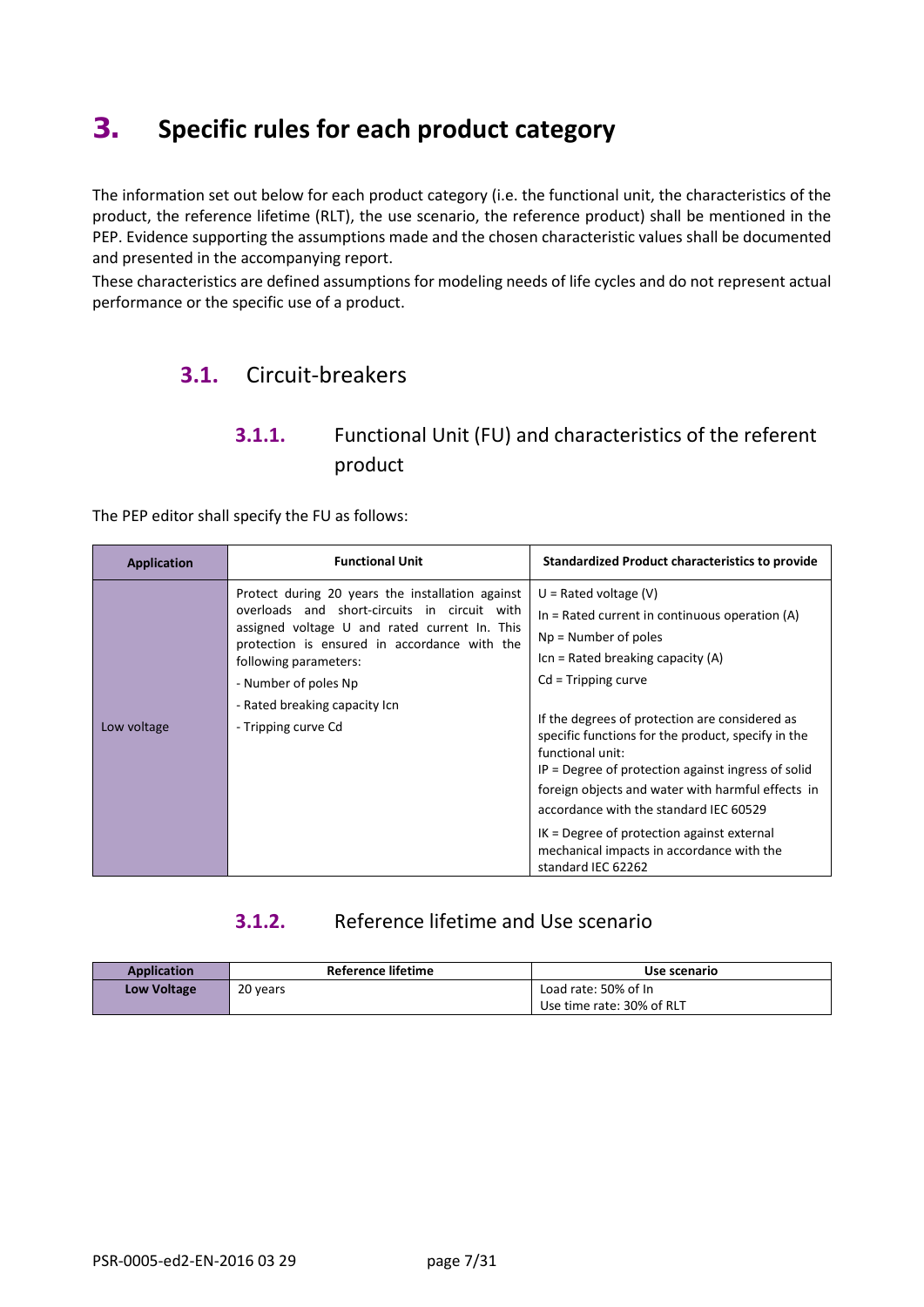# <span id="page-7-0"></span>**3.2.** Blocks and differential switches

# **3.2.1.** Functional Unit (FU) and characteristics of the referent product

The PEP editor shall specify the FU as follows:

| Application | <b>Functional Unit</b>                                                                                                                                                                                                                                                                                                              | <b>Standardized Product characteristics to provide</b>                                                                                                                                                                                                                                                                                                                                                                                                                                                                                                                                                                                                                                                          |
|-------------|-------------------------------------------------------------------------------------------------------------------------------------------------------------------------------------------------------------------------------------------------------------------------------------------------------------------------------------|-----------------------------------------------------------------------------------------------------------------------------------------------------------------------------------------------------------------------------------------------------------------------------------------------------------------------------------------------------------------------------------------------------------------------------------------------------------------------------------------------------------------------------------------------------------------------------------------------------------------------------------------------------------------------------------------------------------------|
| Low voltage | Protect during 20 years people and premises at<br>risk of fire or explosion against insulation<br>defects in circuit with assigned voltage U and<br>rated current In. This protection is ensured in<br>accordance with the following parameters:<br>- Number of poles Np<br>- Sensitivity S<br>- Type of differential protection Tp | $U =$ Rated voltage (V)<br>In = Rated current in continuous operation $(A)$<br>$Np$ = Number of protected poles (one pole and the<br>neutral one, three poles, three poles and the neutral<br>one)<br>$S =$ Sensitivity (30mA, 300mA,)<br>$Tp = Type$ of differential protection (A, A selective, B,<br>F, AC, AC selective, )<br>If the degrees of protection are considered as specific<br>functions for the product, specify in the FU:<br>$IP$ = Degree of protection against ingress of solid<br>foreign objects and water with harmful effects in<br>accordance with the standard IEC 60529<br>IK = Degree of protection against external mechanical<br>impacts in accordance with the standard IEC 62262 |

## **3.2.2.** Reference lifetime and Use scenario

| <b>Application</b> | <b>Reference lifetime</b> | Use scenario                                      |
|--------------------|---------------------------|---------------------------------------------------|
| Low voltage        | 20 years                  | Load rate: 50% of In<br>Use time rate: 30% of RLT |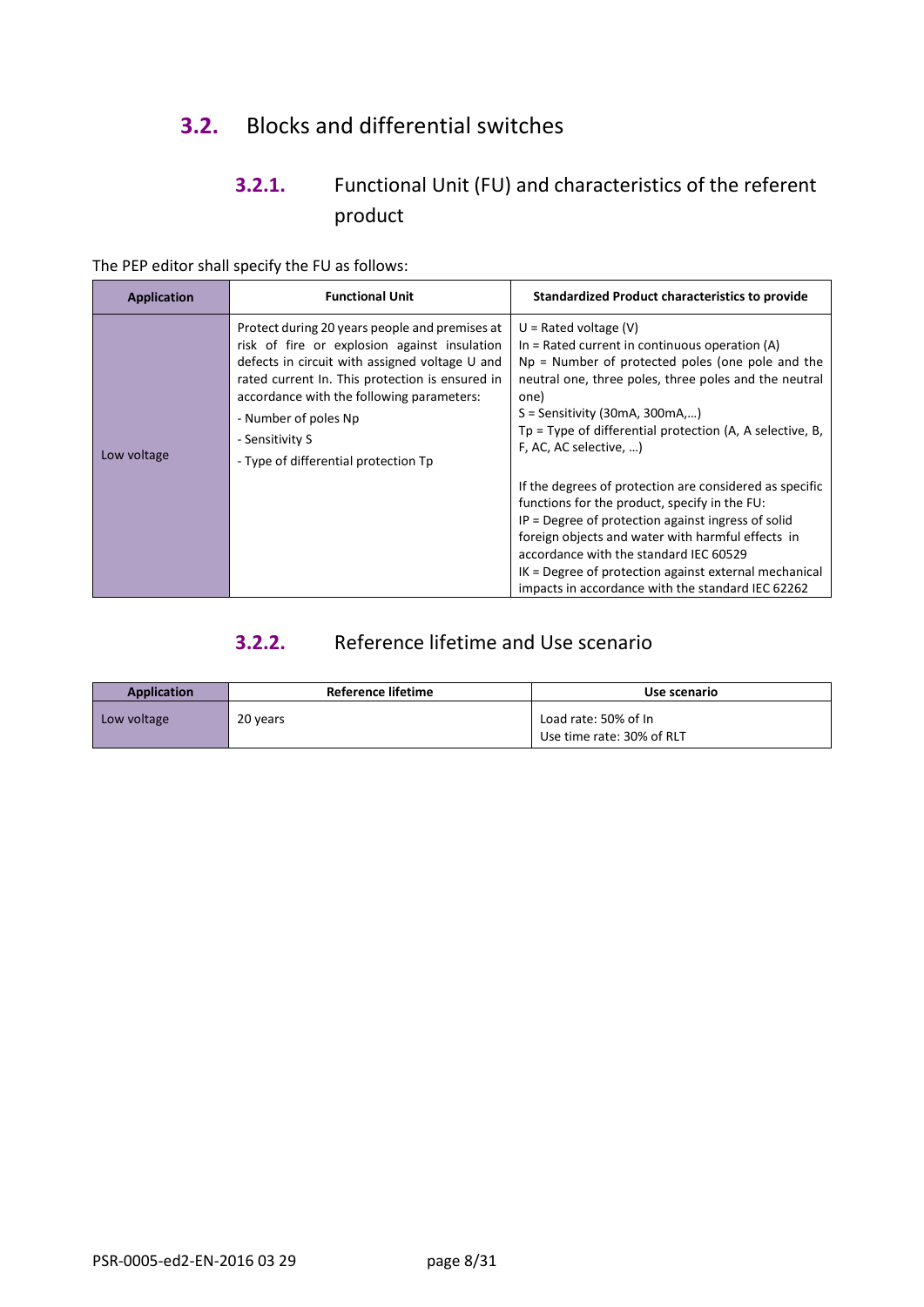# <span id="page-8-0"></span>**3.3.** Differential circuit breaker

# **3.3.1.** Functional Unit (FU) and characteristics of the referent product

The PEP editor shall specify the FU as follows:

| <b>Application</b> | <b>Functional Unit</b>                                                                                                                                                                                                                                                                                                                                                                                                                                                              | <b>Standardized Product characteristics to provide</b>                                                                                                                                                                                                                                                                                                                                                                                                                                                                                                                                                                                                                                                                                                                            |
|--------------------|-------------------------------------------------------------------------------------------------------------------------------------------------------------------------------------------------------------------------------------------------------------------------------------------------------------------------------------------------------------------------------------------------------------------------------------------------------------------------------------|-----------------------------------------------------------------------------------------------------------------------------------------------------------------------------------------------------------------------------------------------------------------------------------------------------------------------------------------------------------------------------------------------------------------------------------------------------------------------------------------------------------------------------------------------------------------------------------------------------------------------------------------------------------------------------------------------------------------------------------------------------------------------------------|
| Low voltage        | Protect during 20 years the installation against<br>overloads and short-circuits and people and<br>premises at risk of fire or explosion against<br>insulation defects in circuit with assigned<br>voltage U and rated current In. This protection<br>is ensured in accordance with the following<br>parameters:<br>- Number of poles Np<br>- Rated breaking capacity Icn<br>- Tripping curve Cd<br>- Number of poles Np<br>- Sensitivity S<br>- Type of differential protection Tp | $U =$ Rated voltage (V)<br>In $=$ Rated current in continuous operation (A)<br>$Np =$ Number of protected poles (one pole and the<br>neutral one, three poles, three poles and the neutral<br>one)<br>$Icn =$ Rated breaking capacity $(A)$<br>$Cd = Tripping curve$<br>$S =$ Sensitivity (30mA, 300mA,)<br>$Tp = Type$ of differential protection (A, A selective, B,<br>F, AC, AC selective, )<br>If the degrees of protection are considered as specific<br>functions for the product, specify in the FU:<br>$IP$ = Degree of protection against ingress of solid<br>foreign objects and water with harmful effects in<br>accordance with the standard IEC 60529<br>IK = Degree of protection against external mechanical<br>impacts in accordance with the standard IEC 62262 |

### **3.3.2.** Reference lifetime and Use scenario

| <b>Application</b> | Reference lifetime | Use scenario                                      |
|--------------------|--------------------|---------------------------------------------------|
| Low voltage        | 20 years           | Load rate: 50% of In<br>Use time rate: 30% of RLT |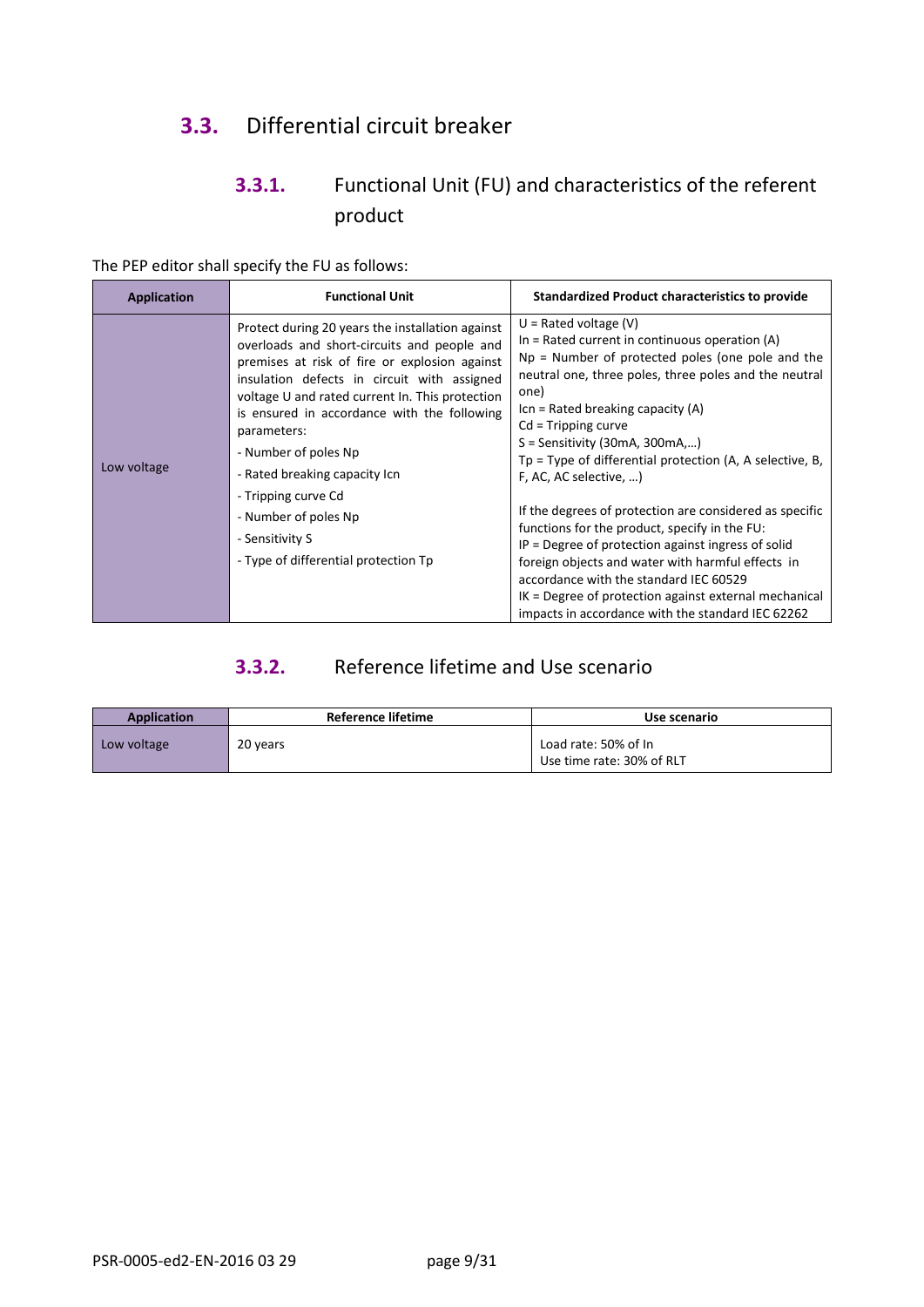# <span id="page-9-0"></span>**3.4.** Disconnectors

# **3.4.1.** Functional Unit (FU) and characteristics of the referent product

The PEP editor shall specify the FU as follows:

| <b>Application</b>                            | <b>Functional Unit</b>                                                                                                                                                                             | <b>Standardized Product characteristics to provide</b>                                                                                                                                                                                                                                                                                                                      |
|-----------------------------------------------|----------------------------------------------------------------------------------------------------------------------------------------------------------------------------------------------------|-----------------------------------------------------------------------------------------------------------------------------------------------------------------------------------------------------------------------------------------------------------------------------------------------------------------------------------------------------------------------------|
| Earthing                                      | Turn off all or part of an installation by<br>separating the installation or part of the<br>installation of all electrical energy or earth, for<br>safety reasons with a rated voltage U and rated | $U =$ Rated voltage (V)<br>In $=$ Rated current in continuous operation (A)<br>Ui = Rated insulation level $(V)$<br>$R$ = Reference lifetime according to below section                                                                                                                                                                                                     |
| disconnectors<br>Low voltage<br>disconnectors | current In ensuring isolation characterized by<br>rated voltage Ui.<br>This function is provided for R years.                                                                                      | If the degrees of protection are considered as specific<br>functions for the product, specify in the FU:<br>IP = Degree of protection against ingress of solid<br>foreign objects and water with harmful effects in<br>accordance with the standard IEC 60529<br>IK = Degree of protection against external mechanical<br>impacts in accordance with the standard IEC 62262 |

# **3.4.2.** Reference lifetime and Use scenario

| <b>Application</b> | Reference lifetime | Use scenario                                              |
|--------------------|--------------------|-----------------------------------------------------------|
| Earthing           | 30 years           | Load rate: 0%<br>Use time rate (closed unit): 90% of RLT  |
| Low voltage        | 20 years           | Load rate: 50%<br>Use time rate (closed unit): 30% of RLT |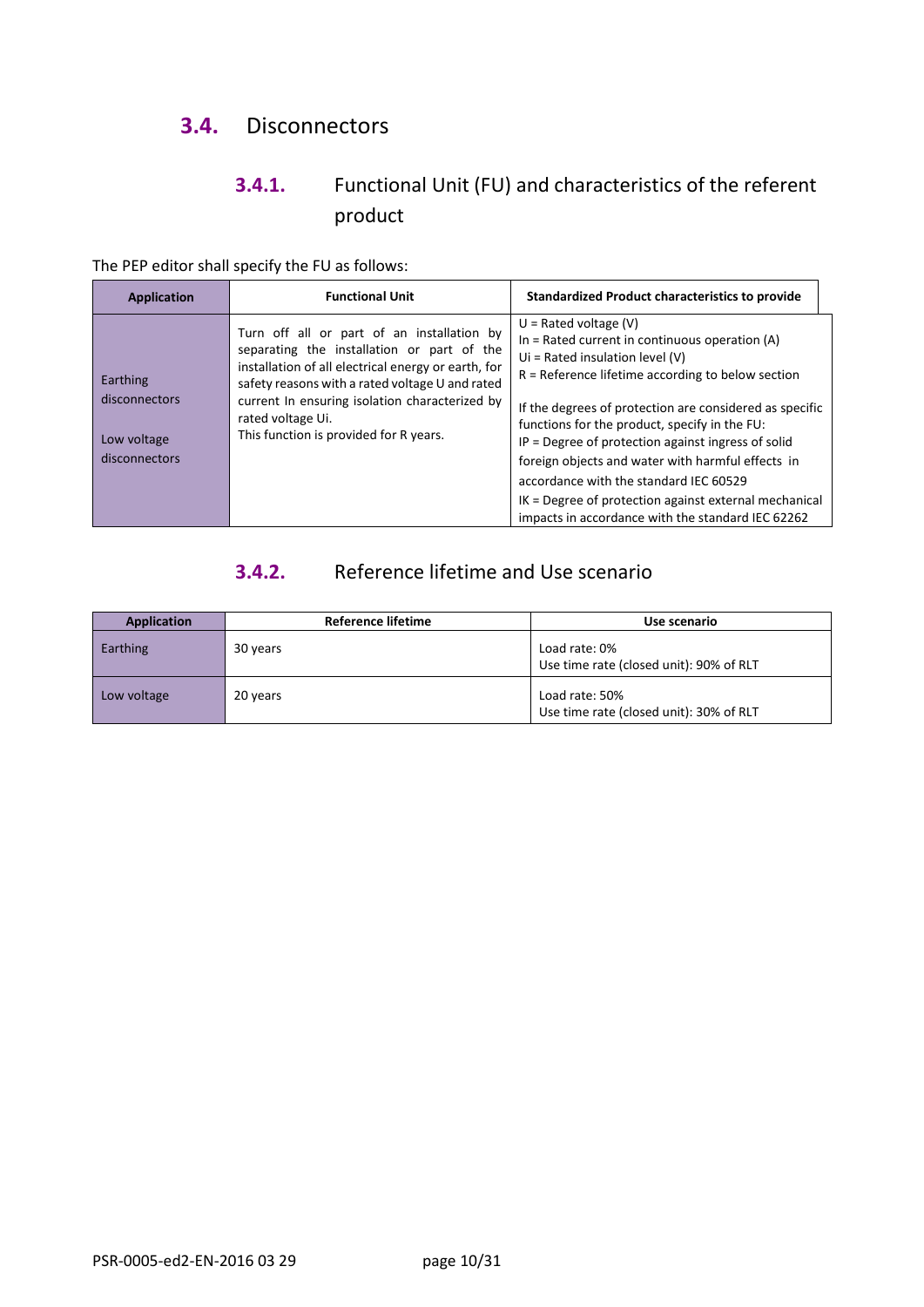# <span id="page-10-0"></span>**3.5.** Switches

## **3.5.1.** Functional Unit (FU) and characteristics of the referent product

The PEP editor shall specify the FU as follows:

| Application | <b>Functional Unit</b>                                                                                                                                                                                                                                                                                                                 | <b>Standardized Product characteristics to provide</b>                                                                                                                                                                                                                                                                                                                                                                                                                                                                                 |
|-------------|----------------------------------------------------------------------------------------------------------------------------------------------------------------------------------------------------------------------------------------------------------------------------------------------------------------------------------------|----------------------------------------------------------------------------------------------------------------------------------------------------------------------------------------------------------------------------------------------------------------------------------------------------------------------------------------------------------------------------------------------------------------------------------------------------------------------------------------------------------------------------------------|
| Low voltage | Establish, support and interrupt for 20 years<br>rated currents in normal conditions of circuit<br>characterized by the current Ith, including any<br>conditions specified for overload in operation<br>characterized by the current le, for the<br>operating voltage Ue and a current for short-<br>circuit Icw for a specified time. | Ue = Rated voltage $(V)$<br>Ith = Rated current in continuous operation (A)<br>Icw = Rated short time withstand current (A)<br>$le =$ Overcurrent $(A)$<br>If the degrees of protection are considered as<br>specific functions for the product, specify in the FU:<br>IP = Degree of protection against ingress of solid foreign<br>objects and water with harmful effects in accordance with<br>the standard IEC 60529<br>IK = Degree of protection against external mechanical<br>impacts in accordance with the standard IEC 62262 |

For a modular switch, all elements allowing to fulfill the function "switch" shall be integrated: the mechanism (which is clipped on the frame) + the actuating finger (which is clipped on the mechanism) + the frame (which is fixed on the wall) + the plate to cover the frame.

#### **3.5.2.** Reference lifetime and Use scenario

| <b>Application</b> | <b>Reference lifetime</b> | Use scenario                                      |
|--------------------|---------------------------|---------------------------------------------------|
| Low voltage        | 20 years                  | Load rate: 50% of In<br>Use time rate: 30% of RLT |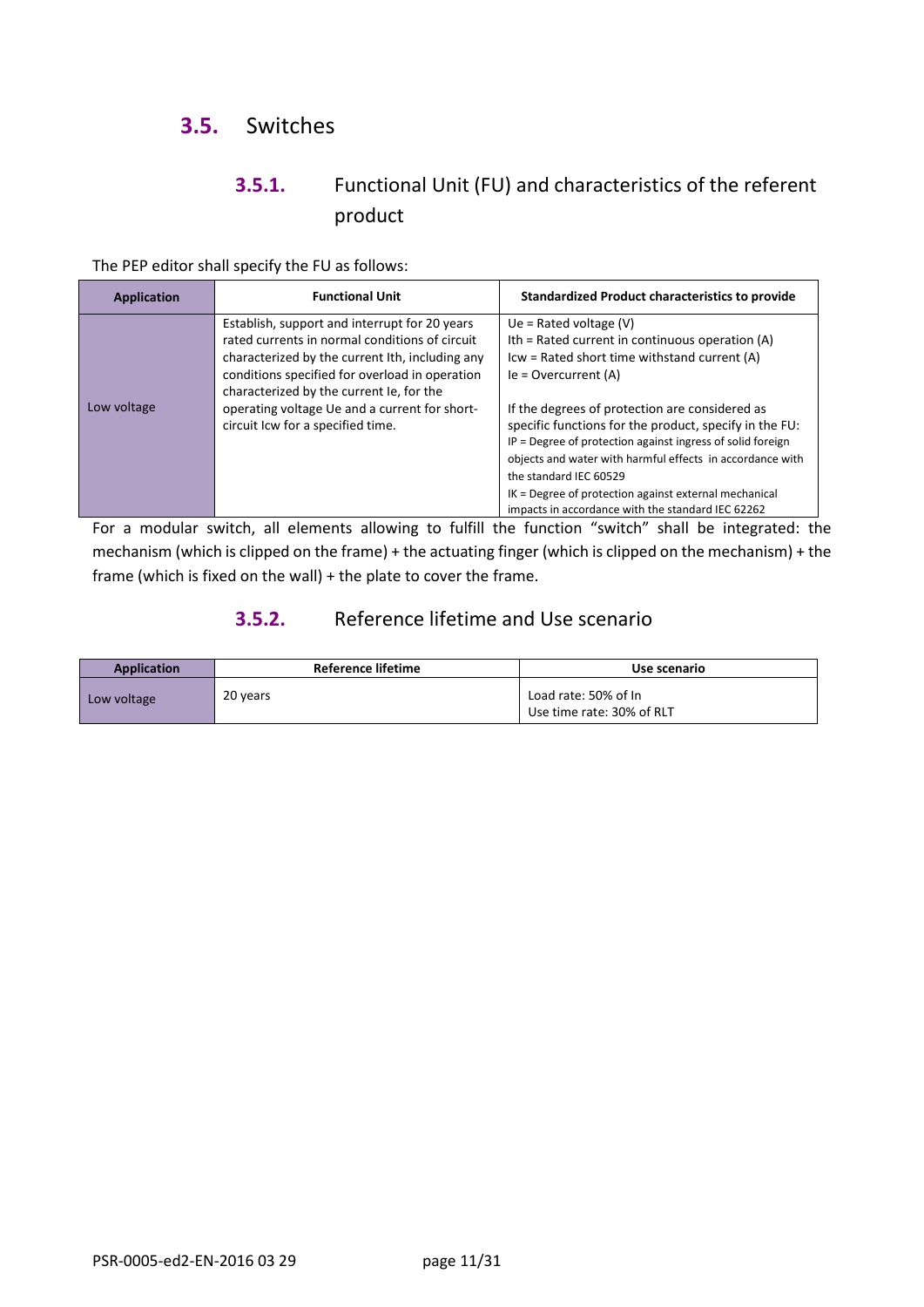# <span id="page-11-0"></span>**3.6.** Contactors, remote control switch, combinations, starters

# **3.6.1.** Functional unit (FU) and reference product specifications

The PEP writer shall specify the FU as follows:

| <b>Application</b> | <b>Functional unit</b>                              | Standardized product specifications to fulfil                                                                            |
|--------------------|-----------------------------------------------------|--------------------------------------------------------------------------------------------------------------------------|
|                    | Switch on and off during 20 years electrical power  | $X =$ Product type (1F, 1F + 1O, 3F,)                                                                                    |
|                    | supply of a downstream installation with an         | Uc = control circuit voltage (V) $(12V, 24V, 230V,)$                                                                     |
|                    | electrical and/or mechanical control.               | Up = power circuit voltage $(V)$                                                                                         |
|                    | The functional unit is characterized by a type X, a | Ip = Maximum allowed intensity by the power                                                                              |
|                    | control circuit voltage Uc, a power circuit voltage | circuit (A)                                                                                                              |
|                    | Up and a maximum allowed intensity by the power     |                                                                                                                          |
| Low voltage        | circuit Ip.                                         | If the degrees of protection are considered as<br>specific functions for the product, specify in the<br>functional unit: |
|                    |                                                     | $IP$ = Degree of protection against ingress of solid                                                                     |
|                    |                                                     | foreign objects and water with harmful effects in                                                                        |
|                    |                                                     | accordance with the standard IEC 60529                                                                                   |
|                    |                                                     | $IK = Degree of protection against external$                                                                             |
|                    |                                                     | mechanical impacts in accordance with the                                                                                |
|                    |                                                     | standard IEC 62262                                                                                                       |

#### **3.6.2.** Reference Life Time and use scenario

| <b>Application</b> | <b>Reference lifetime</b> | Reference product use scenario |
|--------------------|---------------------------|--------------------------------|
|                    | 20 years                  | Load factor: 50% of Ip         |
| Low voltage        |                           | Use rate: 50% of the RLT       |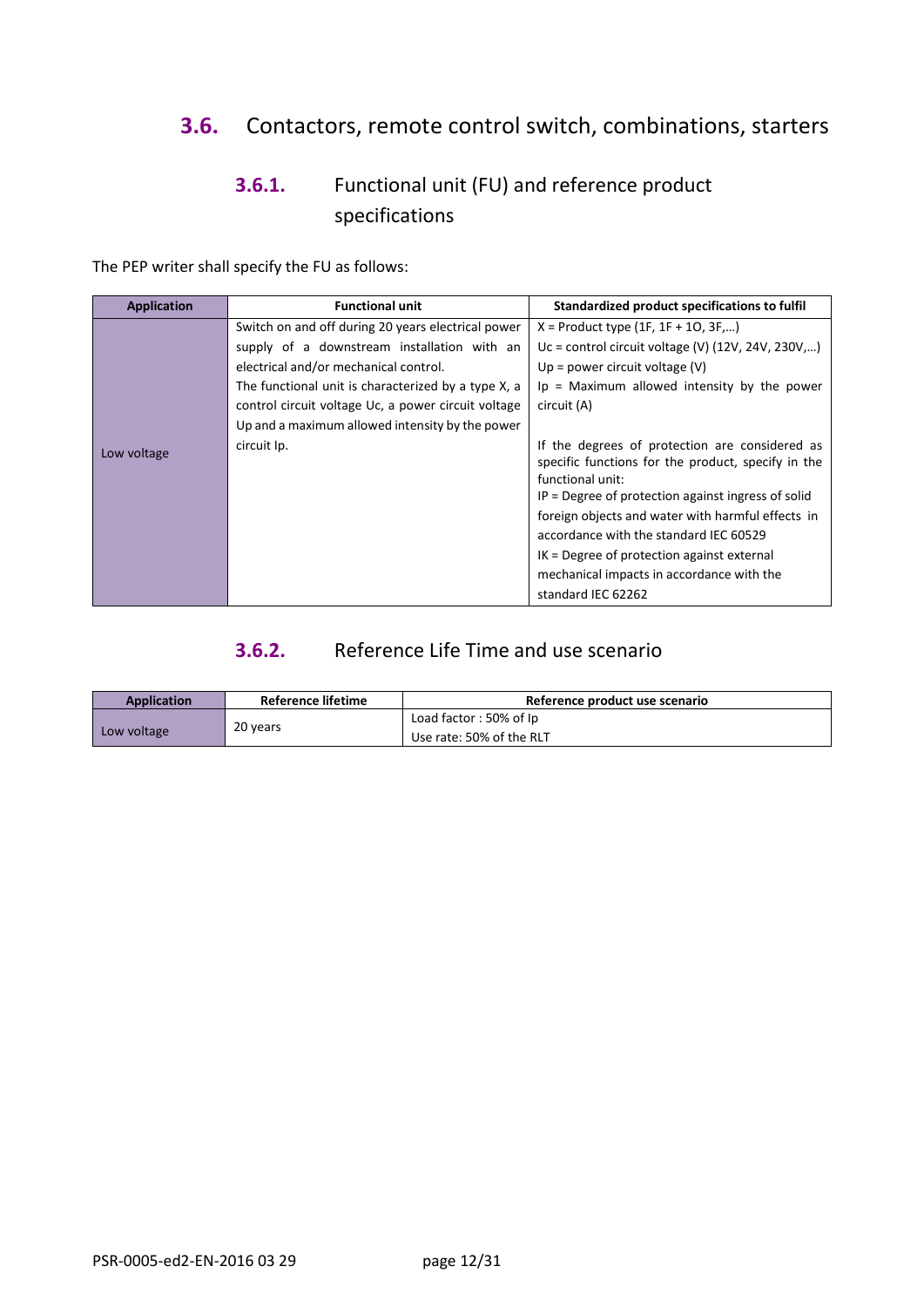# <span id="page-12-0"></span>**3.7.** Thermostats and programmable thermostats

# **3.7.1.** Functional Unit (FU) and reference product characteristics

| <b>Standardized</b><br>products' family | <b>Functional Unit</b>                              | Standardized product characteristics to indicate          |
|-----------------------------------------|-----------------------------------------------------|-----------------------------------------------------------|
|                                         | Control during 10 years the ambient temperature     | $X = \alpha$ ambient temperature between 0° à 35°C »      |
|                                         | in a zone according to a temperature set by the     | Any other temperature value shall be specified.           |
|                                         | user in a range of X, with a temperature step of Y  | $Y = \alpha$ 0,5°C » Any other temperature value shall    |
| Thermostats                             | and characterized by a rated current of In and a    | be specified.                                             |
|                                         | current of IL when the contact is closed            | $IL = Maximum$ allowed current when the relay is          |
|                                         | (heating/air conditioning is on).                   | closed (A)                                                |
|                                         |                                                     | In = Maximum rated current of the product $(A)$           |
|                                         | Control during 10 years the ambient temperature     | $X =$ ambient temperature between 0° à 35°C »             |
|                                         | set by the user in N zones, in a range of X, with a | Any other temperature value shall be specified.           |
|                                         | temperature step of Y, according to Z temperature   | $Y = \alpha$ 0,5°C » Any other temperature value shall be |
|                                         | set points and characterized by a rated current of  | specified.                                                |
| Programmable                            | In and a current of IL when the contact is closed   | $N =$ Number of zones                                     |
| thermostats                             | (heating/air conditioning is on).                   | Z = a temperature set point could be COMFORT,             |
|                                         |                                                     | ECO, FROST PROTECTION, or any other recorded              |
|                                         |                                                     | program or recordable by the user                         |
|                                         |                                                     | IL: Maximum allowed current when the contact is           |
|                                         |                                                     | closed (A)                                                |
|                                         |                                                     | In : Maximum rated current of the product (A)             |

The PEP writer shall specify the FU as follows:

### **3.7.2.** Reference life time and Use scenario

| Application                 | <b>REFERENCE LIFETIME</b> | Use scenario                                                     |
|-----------------------------|---------------------------|------------------------------------------------------------------|
| Thermostats and             |                           | Load rate of the product: 100% of In during 100% of the RLT      |
| Programmable<br>thermostats | 10 years                  | Load rate of the closed contact: 30% of IL during 14% of the RLT |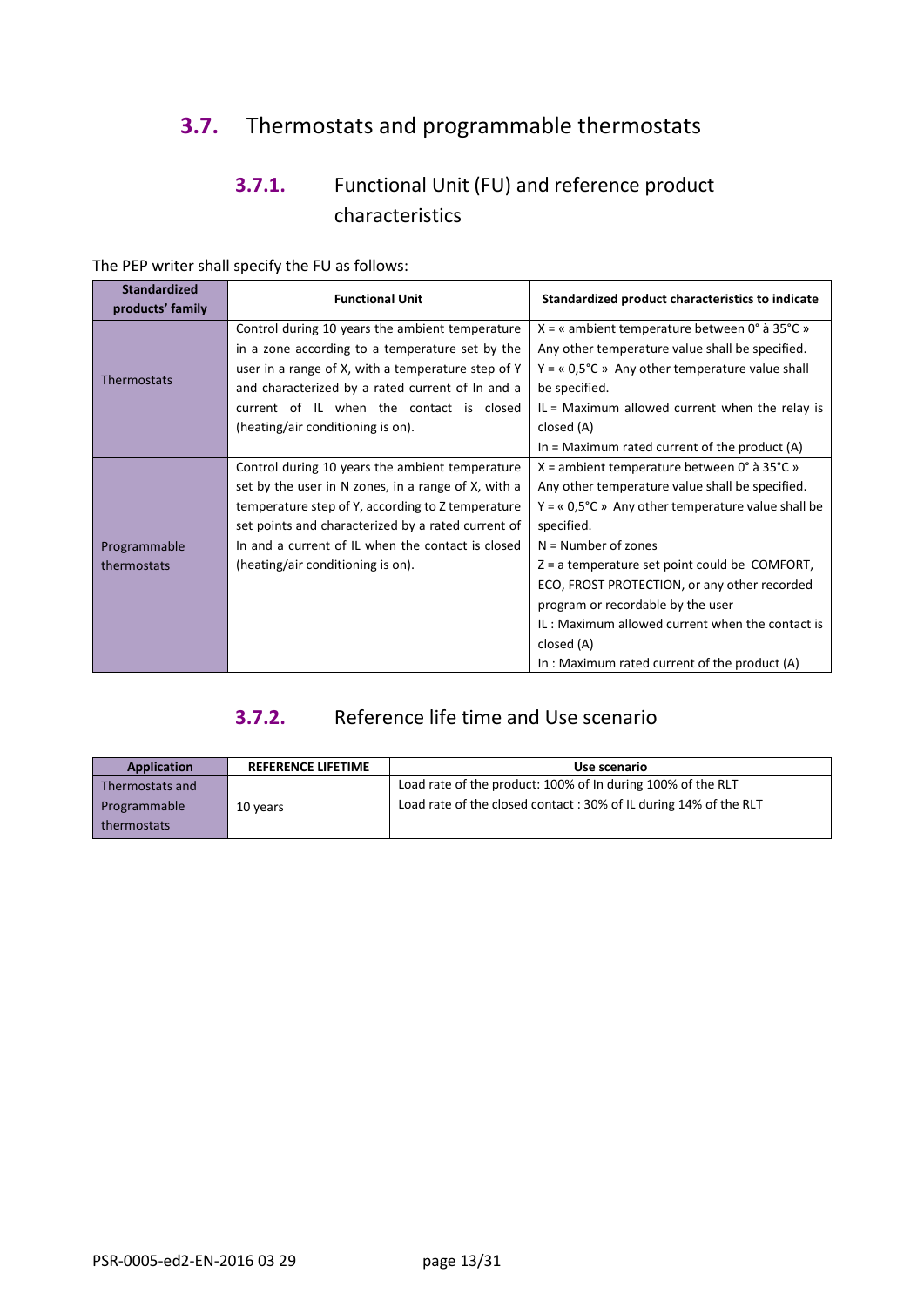### <span id="page-13-0"></span>**3.8.** Sockets

## **3.8.1.** Functional Unit (FU) and reference product characteristics

The function of the socket is to allow users to connect and disconnect the plug of an electrical load or the source of a signal from a network:

- Electric power: power socket,
- Communication: RJ45 socket, TV socket, Phone socket,
- Electronic: Loudspeaker socket, USB socket.

This function is specified by the kind of transferred signal.

For a modular socket, all elements allowing to fulfill the function "socket" shall be integrated: the mechanism (which is clipped on the frame) + the cover plate (which is clipped on the mechanism) + the frame (which is fixed on the wall) + the plate to cover the frame + the packaging.

The PEP writer shall specify the FU as follows:

| <b>Standardized</b><br>products' family | <b>Functional Unit</b>                                                                                                                                                                                | Standardized product characteristics to indicate                                                                                                                                                                                                                                                                                                                                                                                                                                                                                                                                                         |
|-----------------------------------------|-------------------------------------------------------------------------------------------------------------------------------------------------------------------------------------------------------|----------------------------------------------------------------------------------------------------------------------------------------------------------------------------------------------------------------------------------------------------------------------------------------------------------------------------------------------------------------------------------------------------------------------------------------------------------------------------------------------------------------------------------------------------------------------------------------------------------|
| Power socket                            | Connect/Disconnect during 20 years the plug of<br>a load consuming In under a voltage of U while<br>protecting the user from direct contact with live<br>parts and with a protection class IP and IK. | In= Rated current of the socket (A).<br>$U = Voltage (V)$<br>If the degrees of protection are considered as<br>specific functions for the product, specify in the<br>functional unit:<br>IP = Degree of protection against ingress of solid<br>foreign objects and water with harmful effects<br>in accordance with the standard IEC 60529<br>IK = Degree of protection against external<br>mechanical impacts in accordance with the<br>standard IEC 62262<br>$(1)$ If necessary, indicate the type and/or<br>standard:<br>$2P+T$<br>socket<br>e.g.<br>French/Belgian<br>$2P+T$<br>standard,<br>Schuko, |
| Loud speaker<br>socket                  | Make available during 20 years a connection<br>point to distribute an electric audio signal with<br>cables having a maximum section of X mm <sup>2</sup> , with<br>Y connectors.                      | $X =$ Maximum section in mm <sup>2</sup><br>$Y =$ Name of the connector type and if relevant<br>the finishing (golden,)                                                                                                                                                                                                                                                                                                                                                                                                                                                                                  |
| <b>USB socket</b>                       | Make available during 20 years a USB X<br>connection.                                                                                                                                                 | $X = All$ the characteristics of USB standard (USB2,<br>maximum allowed power, )                                                                                                                                                                                                                                                                                                                                                                                                                                                                                                                         |

#### 3.8.1.1. Power socket and electronic connection socket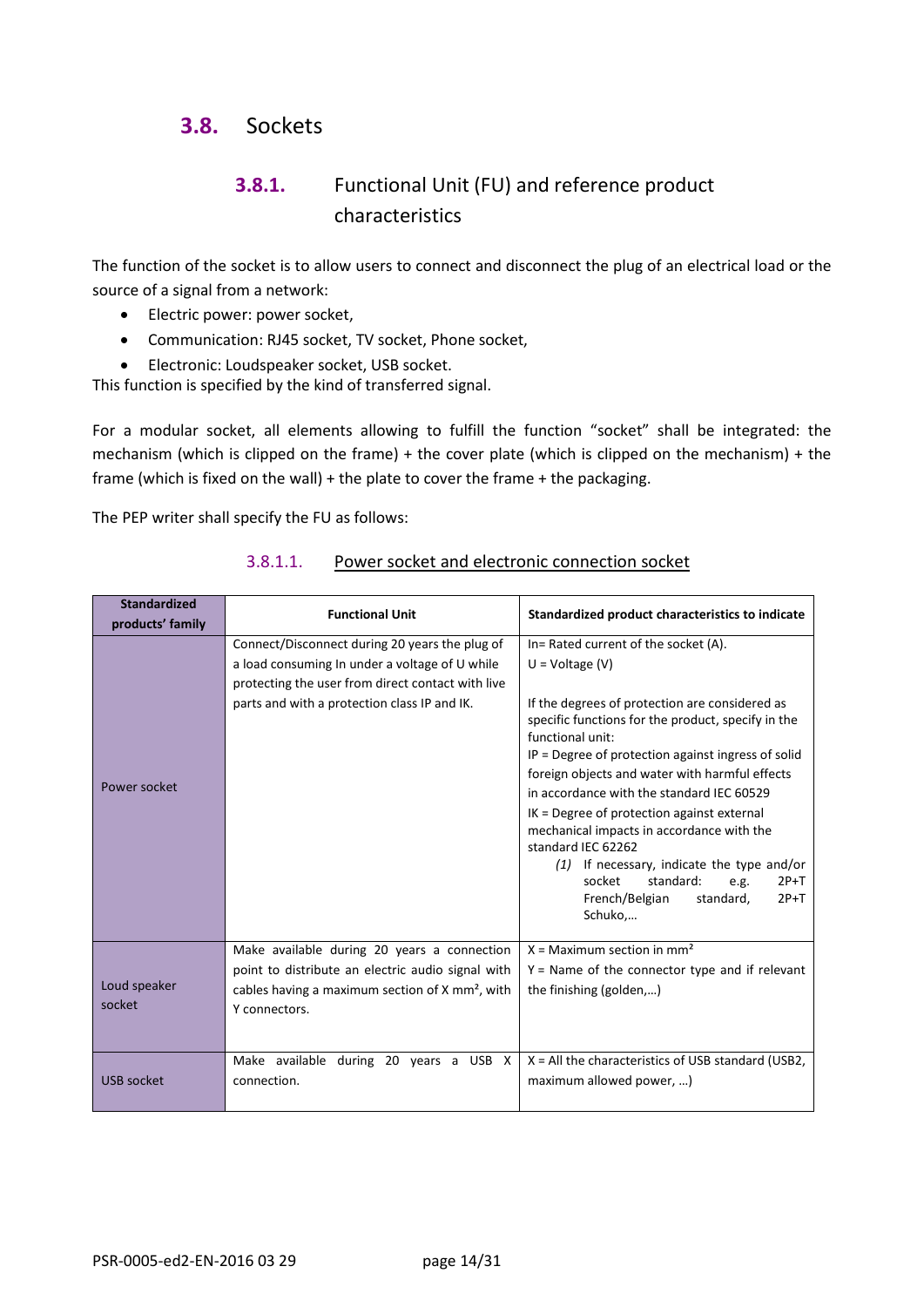#### 3.8.1.2. Copper Telecom accessories

| <b>Standardized</b><br>products' family | <b>Functional Unit</b>                                                                                                                                                                        | Standardized product characteristics to indicate           |
|-----------------------------------------|-----------------------------------------------------------------------------------------------------------------------------------------------------------------------------------------------|------------------------------------------------------------|
| copper telecom<br>accessory             | « To protect, link, splice or connect a connection<br>point during X years (reference lifetime) with a<br>Y% use rate for a Z application, as defined in the<br>table given in $\S$ 3.8.2.2 » | Y : use rate<br>X : reference lifetime<br>$Z:$ application |

According to the functional unit definition, production, distribution, installation and end of life stages shall be considered for the maximum capacity of the reference flow fulfilling the functional unit. The study is done:

- On a copper telecom accessory having a number N of connection points,
- During the reference lifetime.

To ensure consistency of environmental impacts results between functional unit and reference product, the PEP shall mention environmental impacts of production, distribution, installation and end of life stages as follows:

Environmental impacts from PEP = Reference product environmental impacts

Number of connection points of reference product

Doing so, in the environmental impacts table, the "Total" column mentions the environmental impact of the functional unit.

Moreover, the following precision shall be completed and mentioned in the PEP, to ensure clarity and transparency for the PEP user:

"The PEP has been developed taking into account the number of connection points. The effective impact of the product shall be calculated by the PEP user multiplying impacts by the number of product connection points."

Precisions:

- A connection point is available in various ways: fusion splices, mechanical splicing, connectors. The nature of these connection points shall be specified within the reference flow in the PEP.
- Storing, Mixing and Deriving are secondary functions of equipment and accessories for copper Telecom connections which are not included in the calculation of environmental impacts. Nevertheless, if necessary, these functions will be specified in the PEP.

Example of formulation of the functional unit:

« To protect and link a connection point during 10 years with a 17% use rate for copper telecommunication application in residential building ».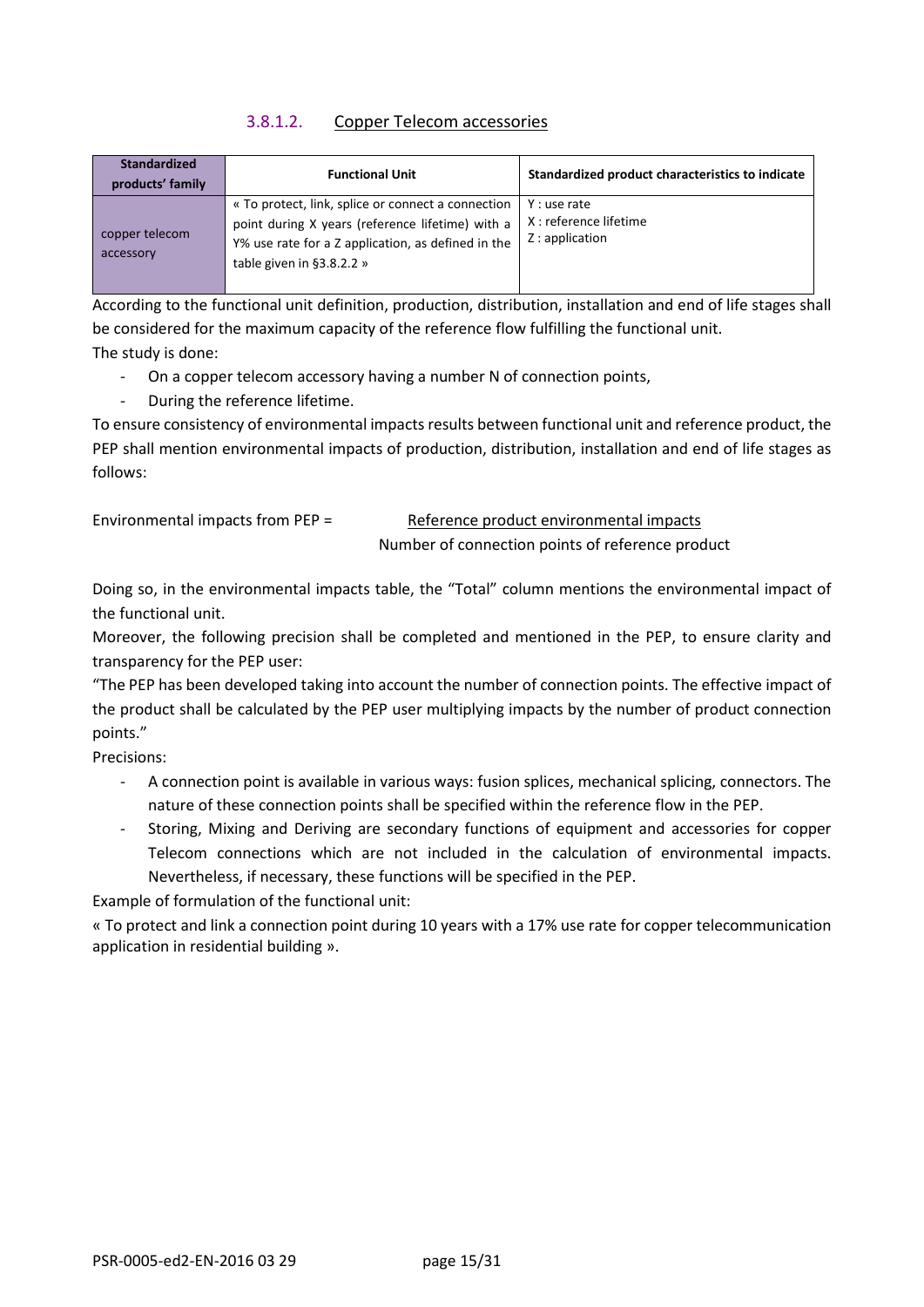#### **3.8.2.** Reference life time and Use scenario

| <b>Application</b> | <b>Reference lifetime</b> | Use scenario                                                         |
|--------------------|---------------------------|----------------------------------------------------------------------|
|                    |                           | Load rate: 50 % of In                                                |
| Power socket       | 20 years                  | Use rate: 50% of the RLT                                             |
|                    |                           | Load rate: 30 % of the rated current                                 |
| Loudspeaker socket | 20 years                  | Use rate: 30% de the RLT                                             |
| USB socket         |                           | Load rate: 100 % of the rated current according to the USB standards |
|                    | 20 years                  | Load rate: 30% de the RLT                                            |

#### 3.8.2.1. Power socket and electronic connection socket

#### 3.8.2.2. Copper Telecom accessories

For copper telecom accessories, the calculation of the energy losses during the use phase is described in the section 4.1. The use scenarios to be considered are the ones listed in the table below.

| <b>APPLICATION AREAS</b>       | <b>Applications</b>                        |    | Use rate<br>(%) |
|--------------------------------|--------------------------------------------|----|-----------------|
|                                | Energy distribution networks               | 40 | 100%            |
| <b>INFRASTRUCTURES</b>         | Railway networks                           | 30 | 100%            |
|                                | Telecom networks (fixed and mobile phones) | 20 | 100%            |
|                                | Oil, gas and petrochemicals                | 30 | 100%            |
|                                | Handling                                   | 10 | 50%             |
|                                | Automation                                 | 5  | 100%            |
| <b>INDUSTRIAL APPLICATIONS</b> | Nuclear                                    | 40 | 100%            |
|                                | Wind turbines                              | 20 | 30%             |
|                                | Photovoltaic power plants                  | 10 | 50%             |
|                                | Airports                                   | 20 | 100%            |
| <b>ONBOARD SYSTEMS</b>         | Civil aeronautics                          | 15 | 80%             |
|                                | Shipbuilding and marine                    | 30 | 80%             |
|                                | Rolling stock                              | 30 | 50%             |
|                                | Automotives (Cars and trucks)              | 10 | 10%             |
|                                | Residential/tertiary/industrial            | 30 | 70%             |
|                                | Data centers                               | 10 | 100%            |
| <b>BUILDING</b>                | LAN : residential                          | 10 | 17%             |
|                                | LAN: tertiary                              | 10 | 25%             |
|                                | LAN: industrial (factories, warehouses)    | 10 | 100%            |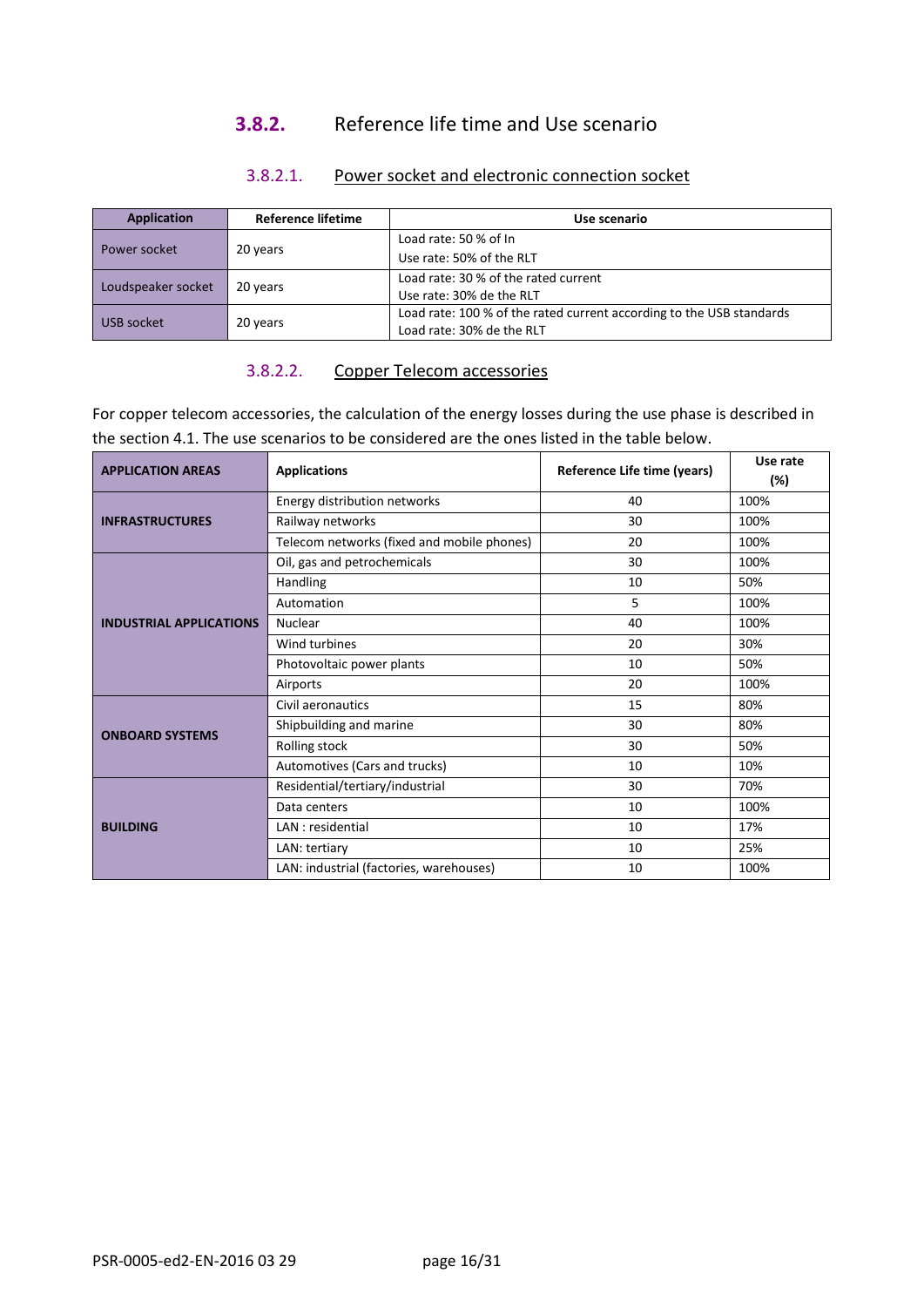# <span id="page-16-0"></span>**3.9.** Unequipped enclosures and cabinets

# **3.9.1.** Functional Unit (FU) and reference product characteristics

| <b>Standardized</b>        | <b>Functional Unit</b>                                                                                                                                                                                                                                                                                                                                                                                                                               | Standardized product characteristics to indicate                                                                                                                                                                                                                                                                                                                                                                                                                                                                                                                                   |
|----------------------------|------------------------------------------------------------------------------------------------------------------------------------------------------------------------------------------------------------------------------------------------------------------------------------------------------------------------------------------------------------------------------------------------------------------------------------------------------|------------------------------------------------------------------------------------------------------------------------------------------------------------------------------------------------------------------------------------------------------------------------------------------------------------------------------------------------------------------------------------------------------------------------------------------------------------------------------------------------------------------------------------------------------------------------------------|
| products' family           |                                                                                                                                                                                                                                                                                                                                                                                                                                                      |                                                                                                                                                                                                                                                                                                                                                                                                                                                                                                                                                                                    |
| Enclosures and<br>cabinets | Protect persons during 20 years against direct<br>contact with live parts and allow grouping<br>monitoring, control and protection devices in a<br>single enclosure or a cabinet having the<br>following dimensions H x L x P or an assembly of<br>X enclosures or cabinets having the following<br>dimensions $H \times L \times P$ , while protecting against<br>mechanical impacts (IK) and the penetration of<br>solid objects and liquids (IP). | $H = Height (mm)$<br>$L = Width (mm)$<br>$P = Depth (mm)$<br>$X = Total number of enclosures or cabinets$<br>Pw = Maximum permissible power of the<br>enclosure or cabinet (W)<br>If the degrees of protection are considered as<br>specific functions for the product, specify in the<br>functional unit:<br>IP = Degree of protection against ingress of solid<br>foreign objects and water with harmful effects<br>in accordance with the standard IEC 60529<br>$IK = Degree of protection against external$<br>mechanical impacts in accordance with the<br>standard IEC 62262 |

The PEP writer shall specify the FU as follows:

#### **3.9.2.** Reference life time and Use scenario

| <b>Application</b> | <b>Reference lifetime</b> | Use scenario                                          |
|--------------------|---------------------------|-------------------------------------------------------|
| Low voltage        | 20 years                  | Non applicable for unequipped enclosures and cabinets |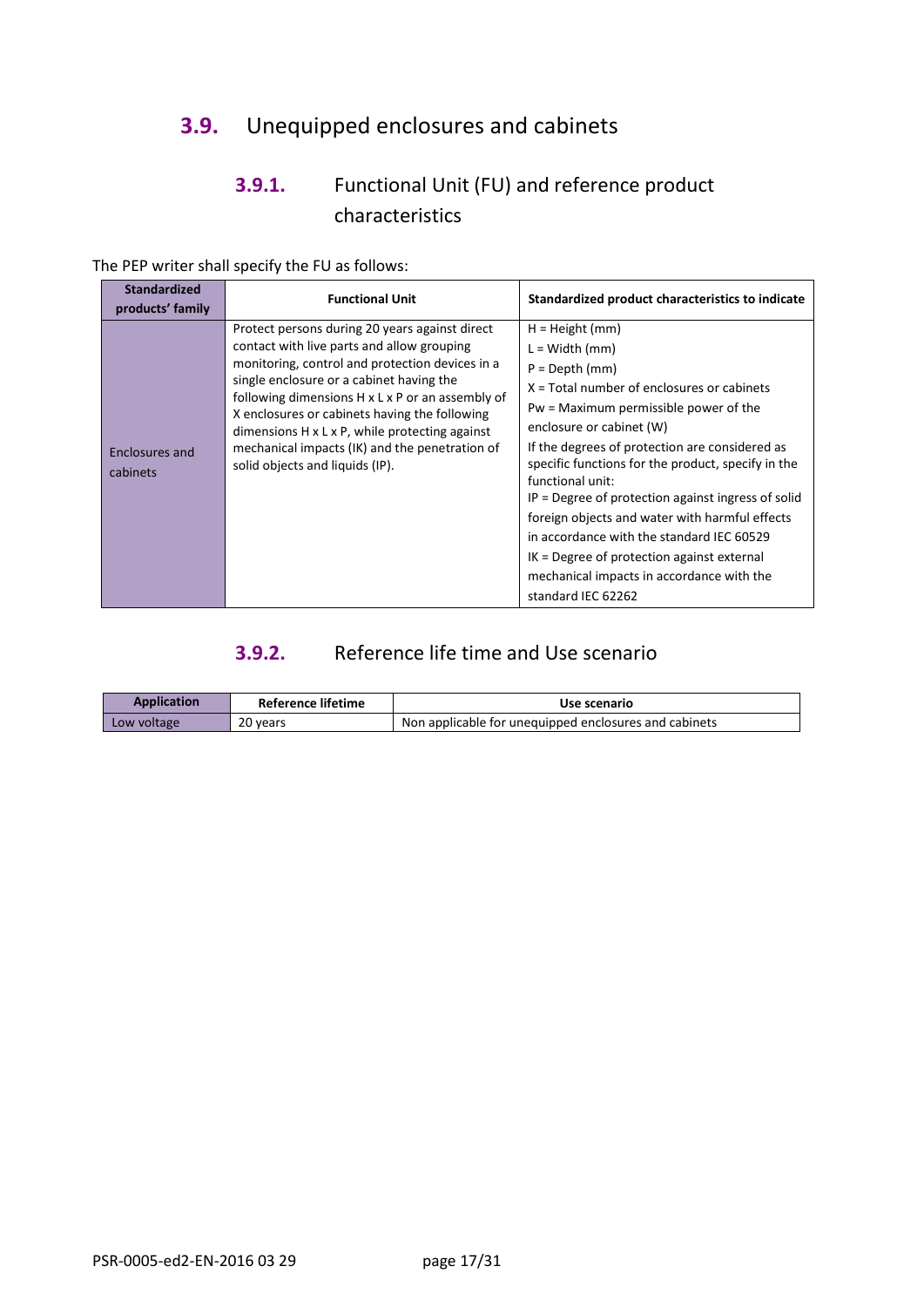# <span id="page-17-0"></span>**3.10.** Surge arresters

# **3.10.1.** Functional unit (FU) and reference product specifications

| <b>Standardized</b><br>product range                                                                              | <b>Functional unit</b>                                                                                                                                                                                                                                                                     | Standardized product specifications to fulfil                                                                                                                                                                                                                                                                                                                                                                                                                                                                                                                                                                                                                                                                                                                                                                                                                                                                                                                                                                                                                                                                                                                                                                                                                                                                                                                         |
|-------------------------------------------------------------------------------------------------------------------|--------------------------------------------------------------------------------------------------------------------------------------------------------------------------------------------------------------------------------------------------------------------------------------------|-----------------------------------------------------------------------------------------------------------------------------------------------------------------------------------------------------------------------------------------------------------------------------------------------------------------------------------------------------------------------------------------------------------------------------------------------------------------------------------------------------------------------------------------------------------------------------------------------------------------------------------------------------------------------------------------------------------------------------------------------------------------------------------------------------------------------------------------------------------------------------------------------------------------------------------------------------------------------------------------------------------------------------------------------------------------------------------------------------------------------------------------------------------------------------------------------------------------------------------------------------------------------------------------------------------------------------------------------------------------------|
| Surge arresters and<br>Surge protective<br>devices type 1, 2 or<br>3 connected to low<br>voltage power<br>systems | Protect during 20 years against direct or indirect<br>effects of lightning or against transient<br>overvoltages electrical equipements connected to<br>electrical networks with a rated operational<br>voltage up to 1000 V AC or 1500 V DC                                                | Uc = Maximum continuous operating voltage (V)<br>limp = Impulse discharge current for class 1 test<br>(current waveshape 10/350s) (kA)<br>In = nominal discharge current for class 2 test<br>(current waveshape 8/20µs) (kA)<br>Uoc = open circuit voltage of the combination wave<br>generator for surge protective devices type 3 (kV)<br>Up = Voltage protection level (kV)<br>Ic = current drawn by the surge protective device<br>and his related functions (A)<br>Note:<br>« the current drawn includes all potential currents<br>drawn during the lifetime of the surge protective<br>device: leakage current between phase and neutral,<br>earth-leakage current, current drawn by electronic<br>components like indicators, )<br>$F =$ Frequency range of the low voltage system (d.c;<br>or a.c. from xx Hz to xx Hz)<br>N = Number of protected conductors<br>$T =$ Surge protective devices type according<br>standard IEC 61643-11. T= T1 or T2 or T3<br>If the degrees of protection are considered as<br>specific functions for the product, specify in the<br>functional unit:<br>IP = Degree of protection against ingress of solid<br>foreign objects and water with harmful effects in<br>accordance with the standard IEC 60529<br>IK = Degree of protection against external<br>mechanical impacts in accordance with the<br>standard IEC 62262. |
| Surge protective<br>devices connected<br>to<br>telecommunication<br>s and signalling<br>networks                  | Protect during 20 years against direct or indirect<br>effects of lightning or against transient<br>overvoltages electronical equipements connected<br>to connected to telecommunications and<br>signalling networks with a rated operational<br>voltage up to 1000 V AC (rms) or 1500 V DC | Uc = Maximum continuous operating voltage (V)<br>In = Rated current for test $(A)$ according to the<br>product category<br>limp = Impulse discharge current for surge<br>protective devices category D1 (waveshape<br>10/350s) ou D2 (waveshape 10/250s) (kA)<br>C = Product category (A1, A2, B1, B2, B3, C1, C2,<br>C3, D1, D2) according to the standard IEC 61643-21<br>Up = Voltage protection level $(V)$<br>Ic = current drawn by the surge protective device<br>and his related functions (A)<br>$N =$ Number of protected conductors<br>If the degrees of protection are considered as specific<br>functions for the product, specify in the functional unit:<br>IP = Degree of protection against ingress of solid foreign<br>objects and water with harmful effects in accordance<br>with the standard IEC 60529<br>IK = Degree of protection against external mechanical<br>impacts in accordance with the standard IEC 62262                                                                                                                                                                                                                                                                                                                                                                                                                             |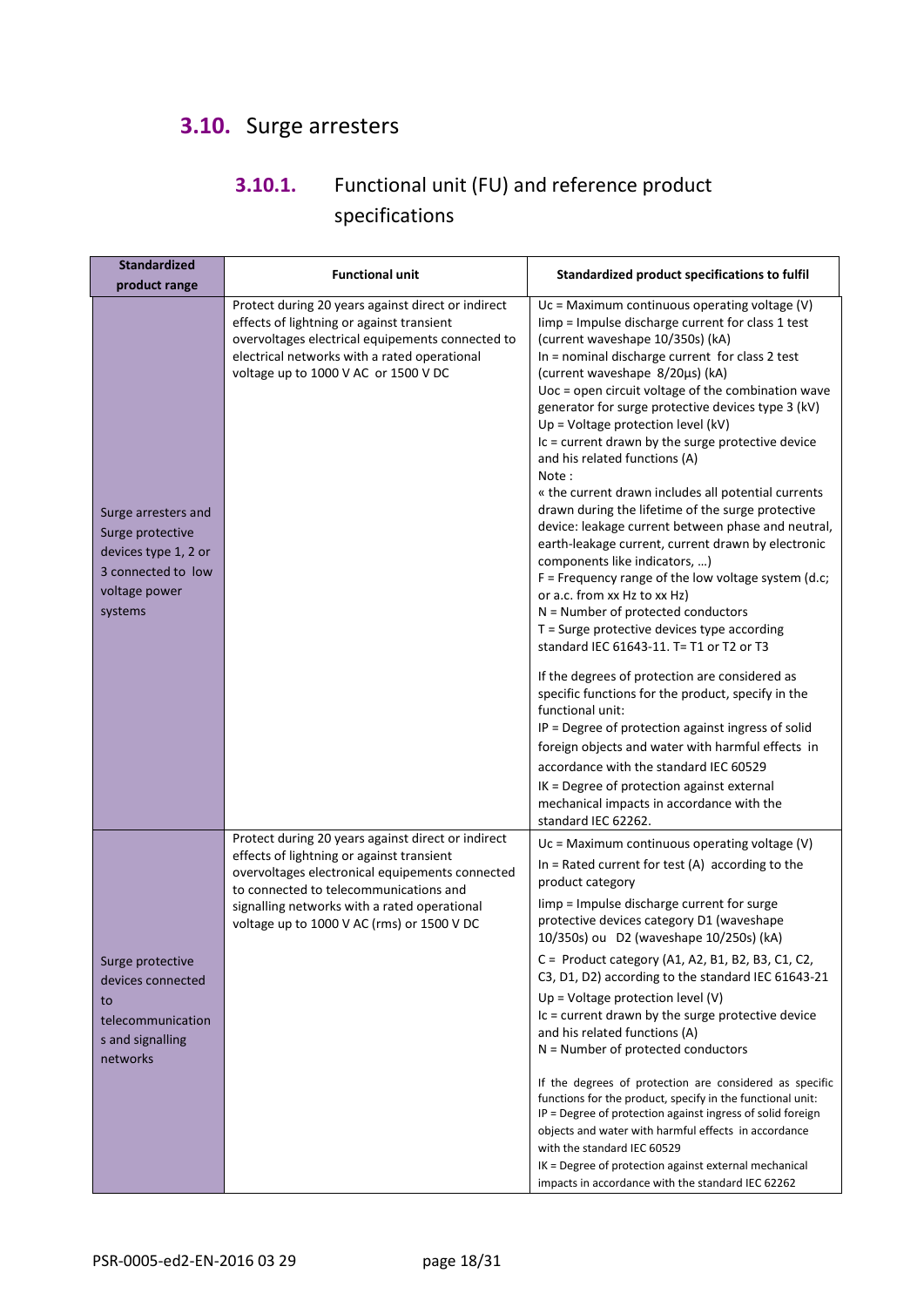### **3.10.2.** Reference Life Time and use scenario

| <b>Standardized</b><br>product range                                                                              | <b>Reference Life Time</b><br>(RLT) | Reference product use scenario                        |
|-------------------------------------------------------------------------------------------------------------------|-------------------------------------|-------------------------------------------------------|
| Surge arresters and<br>Surge protective<br>devices type 1, 2 or 3<br>connected to low<br>voltage power<br>systems | 20 years                            | Load factor: 100% of Ic<br>Use rate: 100 % of the RLT |
| Surge protective<br>devices connected to<br>telecommunications<br>and signaling<br>networks                       | 20 years                            | Load factor: 100% of Ic<br>Use rate: 100 % of the RLT |

<span id="page-18-0"></span>Note: « the reference lifetime is defined in standard operating conditions without overvoltage and lightning »

# **3.11.** Terminal Blocks

These rules apply to the terminal blocks which refer to the standard IEC 60947-7. For all other connection devices you shall refer to the PCR in effect or to the PSR001 – Wires, cables and accessories.

## **3.11.1.** Functional unit (FU) and reference product specifications

| <b>Application</b> | <b>Functional unit</b>                                                                                                                                                                      | Standardized product specifications to fulfil                                                                                                                                                                                                                                                                                                                                                      |
|--------------------|---------------------------------------------------------------------------------------------------------------------------------------------------------------------------------------------|----------------------------------------------------------------------------------------------------------------------------------------------------------------------------------------------------------------------------------------------------------------------------------------------------------------------------------------------------------------------------------------------------|
|                    | Connect during 20 years N clamping units<br>between 2 or more wires with a rated connecting<br>capacity Sn, a rated voltage U, a short time<br>withstand current Icw and a voltage drop DU. | $U =$ Rated voltage (V)<br>$DU = Vol$ tage drop (mV)<br>$Sn = Rated connecting capacity (A)$<br>Icw = short-time withstand current (A)<br>$N =$ number of clamping units                                                                                                                                                                                                                           |
| Low Voltage        |                                                                                                                                                                                             | If the degrees of protection are considered as<br>specific functions for the product, specify in the<br>functional unit:<br>$IP$ = Degree of protection against ingress of solid<br>foreign objects and water with harmful effects in<br>accordance with the standard IEC 60529<br>$IK = Degree of protection against external$<br>mechanical impacts in accordance with the<br>standard IEC 62262 |

For terminal blocks with additional functions (for example indicator), see chapter 3.12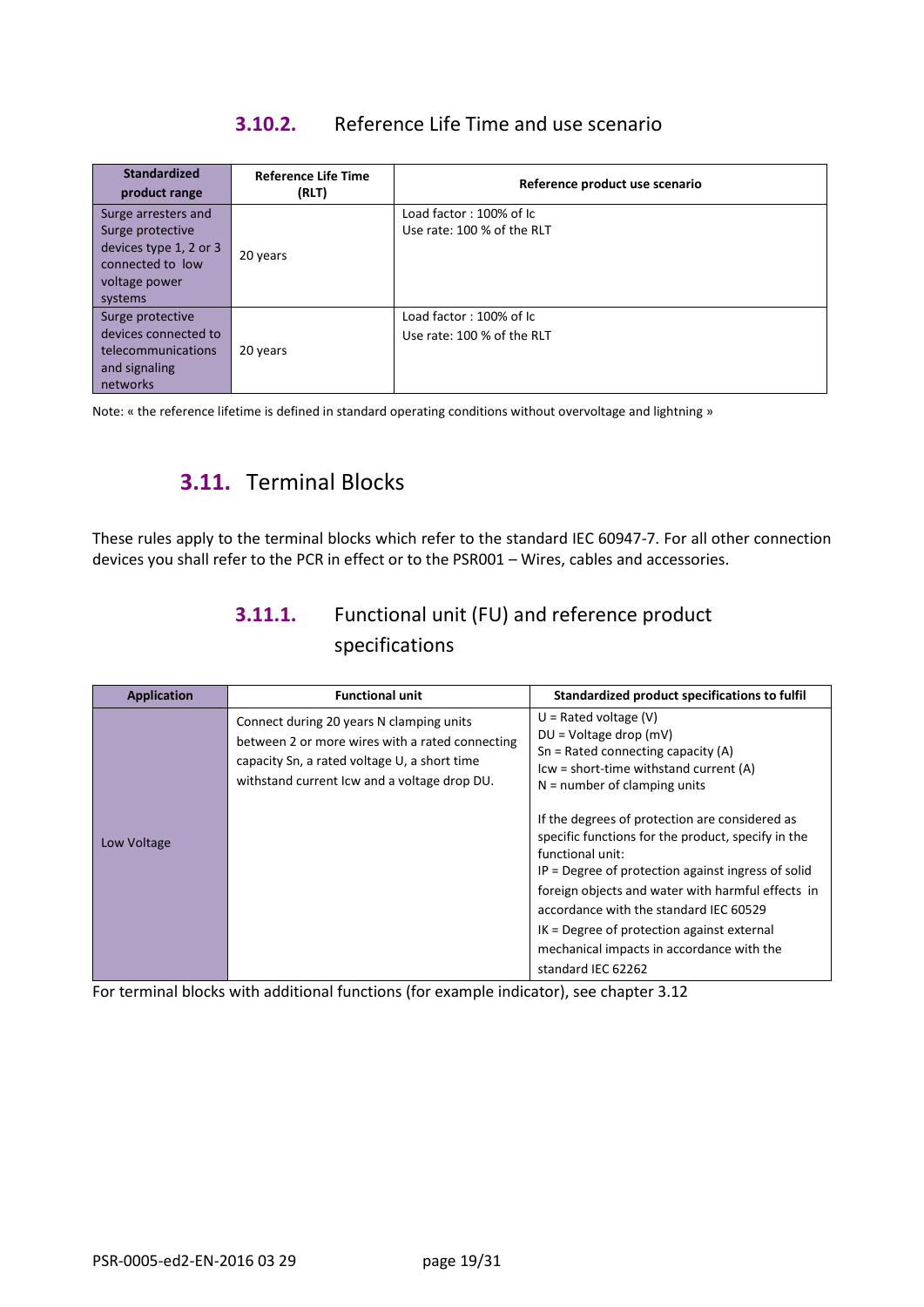### **3.11.2.** Reference Life Time and use scenario

| <b>Application</b>          | <b>Reference Life Time</b><br>(RLT) | Reference product use scenario       |
|-----------------------------|-------------------------------------|--------------------------------------|
| <b>Terminal blocks for</b>  |                                     | Load factor: 30% of In               |
| copper conductors           |                                     | Use rate: 90% of the RLT             |
| and disconnect              | 20 years                            |                                      |
| terminal blocks             |                                     |                                      |
| (standard 60947-7-1)        |                                     |                                      |
| <b>Fuse terminal blocks</b> |                                     | Load factor: 30% of In               |
| (standard 60947-7-3)        | 20 years                            | Use rate: 90% of the RLT             |
| Protective conductor        |                                     | Load factor: 100 % of Icw            |
| terminal blocks             | 20 years                            | Use rate: $3$ seconds <sup>(1)</sup> |
| (standard 60947-7-2)        |                                     |                                      |
| (see nota 1)                |                                     |                                      |

Nota 1: a protective conductor terminal block is designed to release a short circuit current: it is used to form the electrical and mechanical connection between copper conductors and the fixing support. The standard IEC 60947-7-2 specifies that the protective conductor terminal block shall be capable of withstanding 3 applications of 1 second duration each of the short-time withstand current Icw which corresponds to 120 A/mm2 of its rated cross-section. In the PEP boundaries we consider that the protective conductor terminal block is passed through 100% of the shorttime withstand current when it discharges this current. At the rest of the time no electric current passes through this terminal block: no energy losses by Joule effect.

<span id="page-19-0"></span>The standard specifies that this terminal block shall be capable of withstanding 3 applications of 1 second duration each of the short-time withstand current => for the PEP we consider that the terminal block dissipates energy 3 times during 1 second each time for its total lifetime => so the use time is 3 seconds.

# **3.12.** Combination of functions

#### **3.12.1.** Functional unit (FU)

When a product covered by this PSR includes additional functions, the functional unit defined in the PSR shall be used and shall be completed in order to take into account these additional functions Examples of products relevant for combination of functions:

- circuit breaker with controller (electronic controller, motor drive, …)
- Switch or disconnector with controller (electronic controller, motor drive, ...)
- Assembled enclosures

#### **3.12.2.** Reference Life Time and use scenario

When functions are combined, the reference life time of the functional unit is equal to the longest reference lifetime between those of all the combined functional units.

If one or more elements in the combination of functions has(have) a reference lifetime shorter than the reference lifetime specified in the functional unit, maintenance and/or replacement of this element shall be included in the product life cycle assessment .

When electronic functions are introduced, the reference lifetime to be considered for these functions is 10 years. When the product reference lifetime is over 10 years, the replacement of electronic functions shall be taken into account.

The use scenario shall be selected between the use scenarii of the assembled products in the combination. This choice shall be justified in the LCA report and described in the PEP.

Use, maintenance and replacement scenarii shall be notified in the PEP.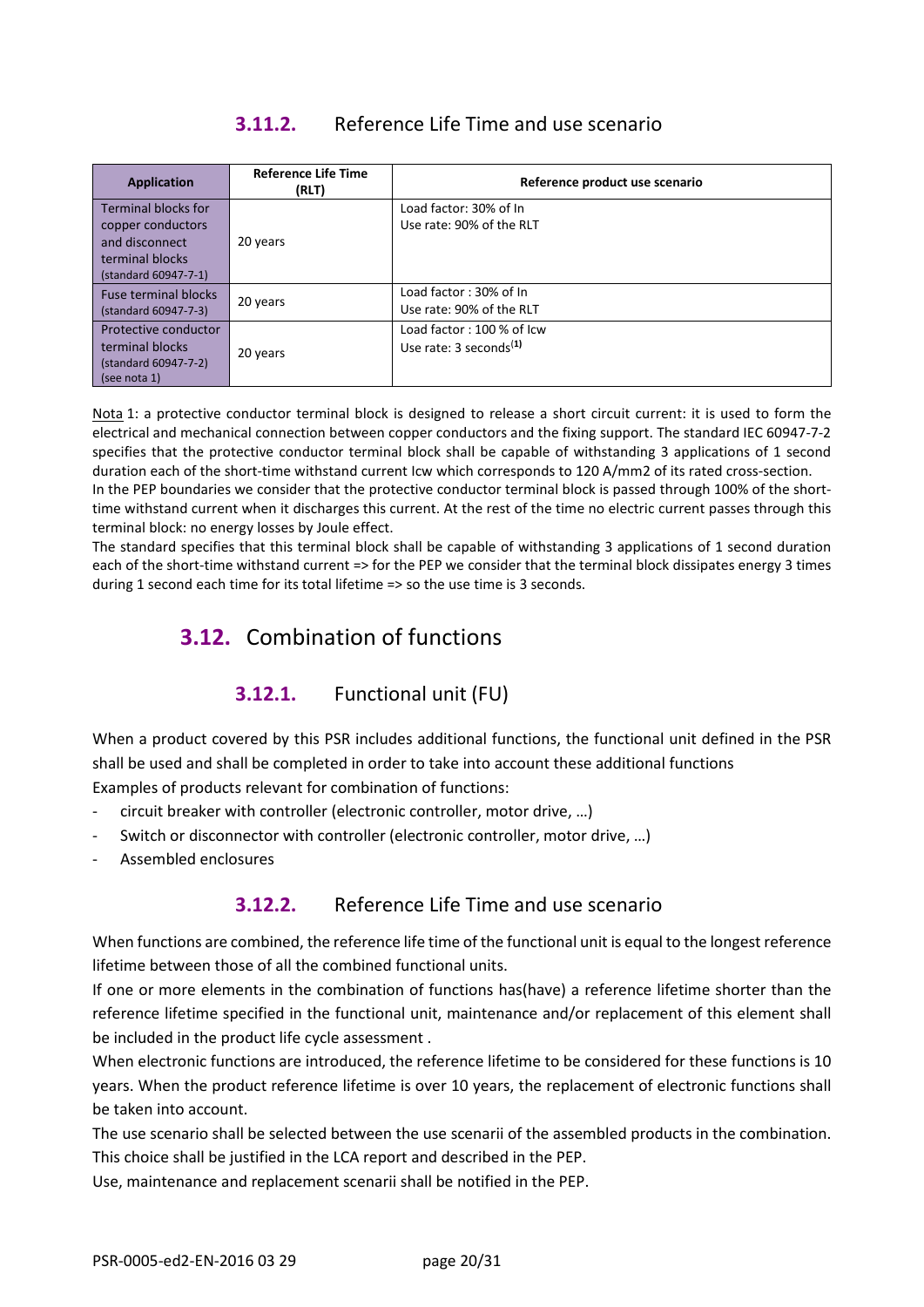# **3.13.** Other equipments

<span id="page-20-0"></span>Other switchgear and controlgear solutions mentioned in the scope (e.g. fuses TC32, all-or-nothing relays TC94, Measuring relays and protection equipment TC95), apply the general rules of PCR and mention in the accompanying report the functional unit, the reference product characteristics, the reference lifetime and the use scenario which are applied consistently with the relevant IEC technical standards.

In the absence of specific rules, it is recommended to rely on active or passive character of the equipment to characterize the products in terms of reference lifetime and use scenario

|                     | Passive products                                                                                                                                                                                | Active products                                                    |
|---------------------|-------------------------------------------------------------------------------------------------------------------------------------------------------------------------------------------------|--------------------------------------------------------------------|
| definition          | Passive products are traversed by the<br>main current and do not require energy<br>for their main function. They perform the<br>contact, opening or conduction functions<br>in the installation | Active products need to consume energy for<br>their main function. |
| Reference Life Time | 20 years                                                                                                                                                                                        | 10 years                                                           |
| Use scenario        | Energy dissipation by Joule effect<br>See category 1 scenario below                                                                                                                             | Energy consumption<br>See category 2 scenario below                |

The use scenario are mentioned below:

Category 1: passive product

- **"Passive product - non-continuous operation" scenario:** products through which the main current passes during non-continuous operation
	- load rate / rated current (In): 30 % of In
	- **Percentage of utilization time: 30%**
- **"Passive product - continuous operation" scenario:** products through which the main current passes during continuous operation
	- load rate / rated current (In): 30 % of In
	- percentage of utilization time: 100%

#### Category 2: active product

The following information must be given, according to the mode(s) of operation of the reference product:

- The consumed power for each operating mode identified (OFF, standby, ON, etc.)
- The duration of the operating modes expressed as a percentage of the full cycle time.

Where they exist, the energy consumption calculation scenarios established in the context of the regulatory devices applicable to the product categories concerned (European regulation based on directive ErP, Thermal regulations, Energy-saving Certificates, Ecolabel, etc.) must be taken into account. They must be described in the PEP and justified in the accompanying report.

For complex operating modes corresponding to variable power levels, average power levels can be established by justifying and specifying the calculation assumptions.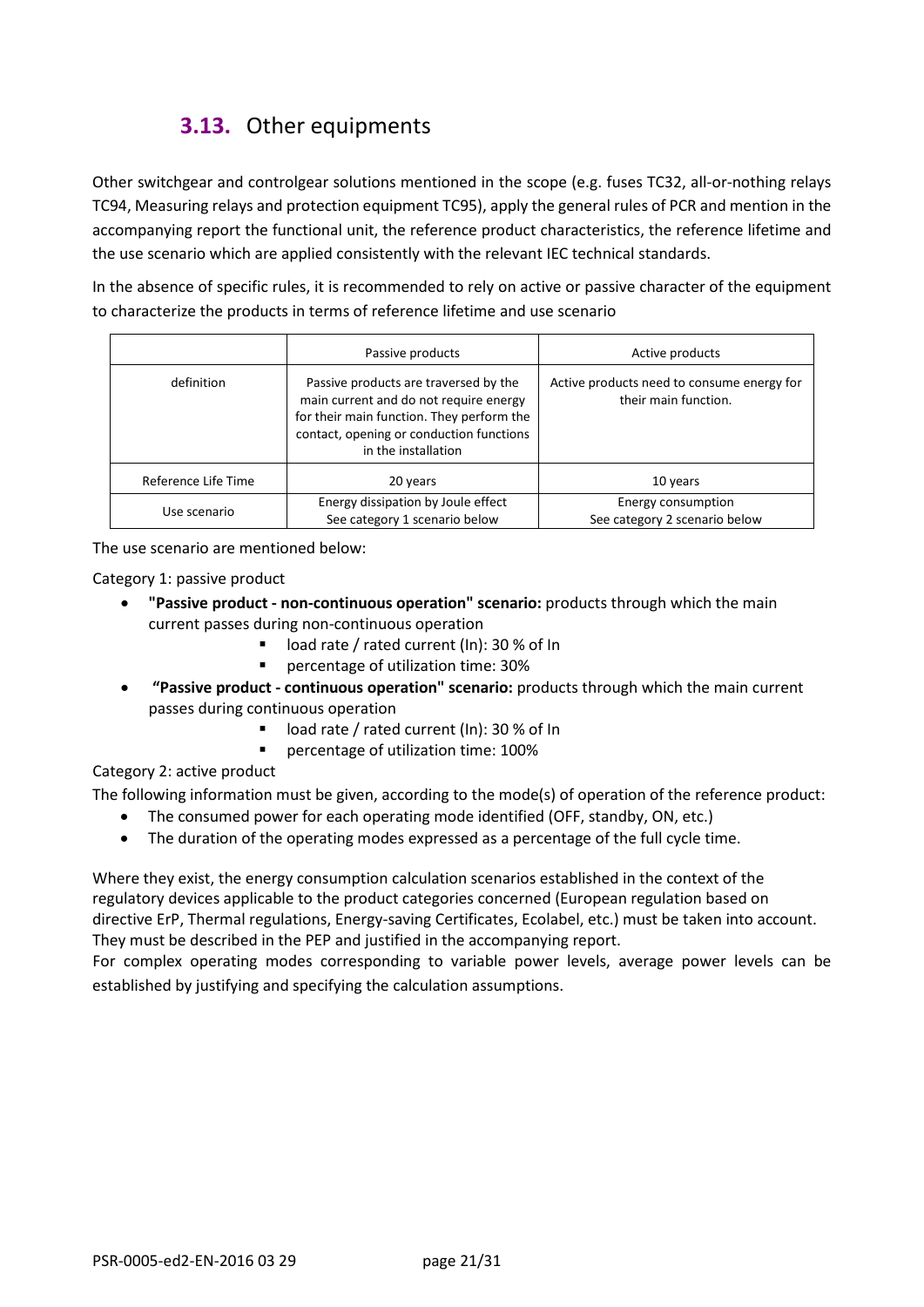# <span id="page-21-0"></span>**4. Measurement method of the energy consumption in use phase**

The energy consumption of the different parts constituting the functional unit shall be determined according to the rules of the in force PCR.

When methods of measurement are described in applicable standards (indicate the considered standards in the PEP), these shall be applied to determine the total energy consumption of the functional unit. If these methods are not described, the energy consumption shall be determined by order of priority:

- By a measurement report from a laboratory,
- By calculation, using or not measured figures (use the calculation methods described in the applicable standards and indicate them in the PEP)
- By considering figures communicated by the manufacturer to its customers (catalogues, datasheets,…).

<span id="page-21-1"></span>In any case, considered assumptions and used methods for the calculation shall be indicated in the accompanying report.

#### **4.1.** Case of copper telecom accessories

The energy losses during the use phase are determined applying the following methods.

#### **4.1.1.** Balanced connectors

Examples of balanced connectors covered by this paragraph are RJ 45 and RJ 11.

The losses (Pconnector loss) specified by IEC 60603-7-X shall be used. The calculation of the maximum value of the connector losses is made as follow:

$$
P_{\text{connector loss}} = (P_e - P_s) \times \text{Nbpair}
$$

$$
P_s = P_e \times 10^{(\frac{-0.02 \sqrt{f}}{10})}
$$

Where,

Pe : injected power in mW given by the standards : 14 mW

Ps : output power in mW

f : working frequency in MHz

Nbpair : is the used pair number for the considered protocol

To meet the requirements of these protocols, the connectors are divided into categories. For each category is assigned an attenuation value according to the central frequency of the relevant Protocol. This maximum attenuation by category is defined in the standard IEC 61156 corresponding to the cable category.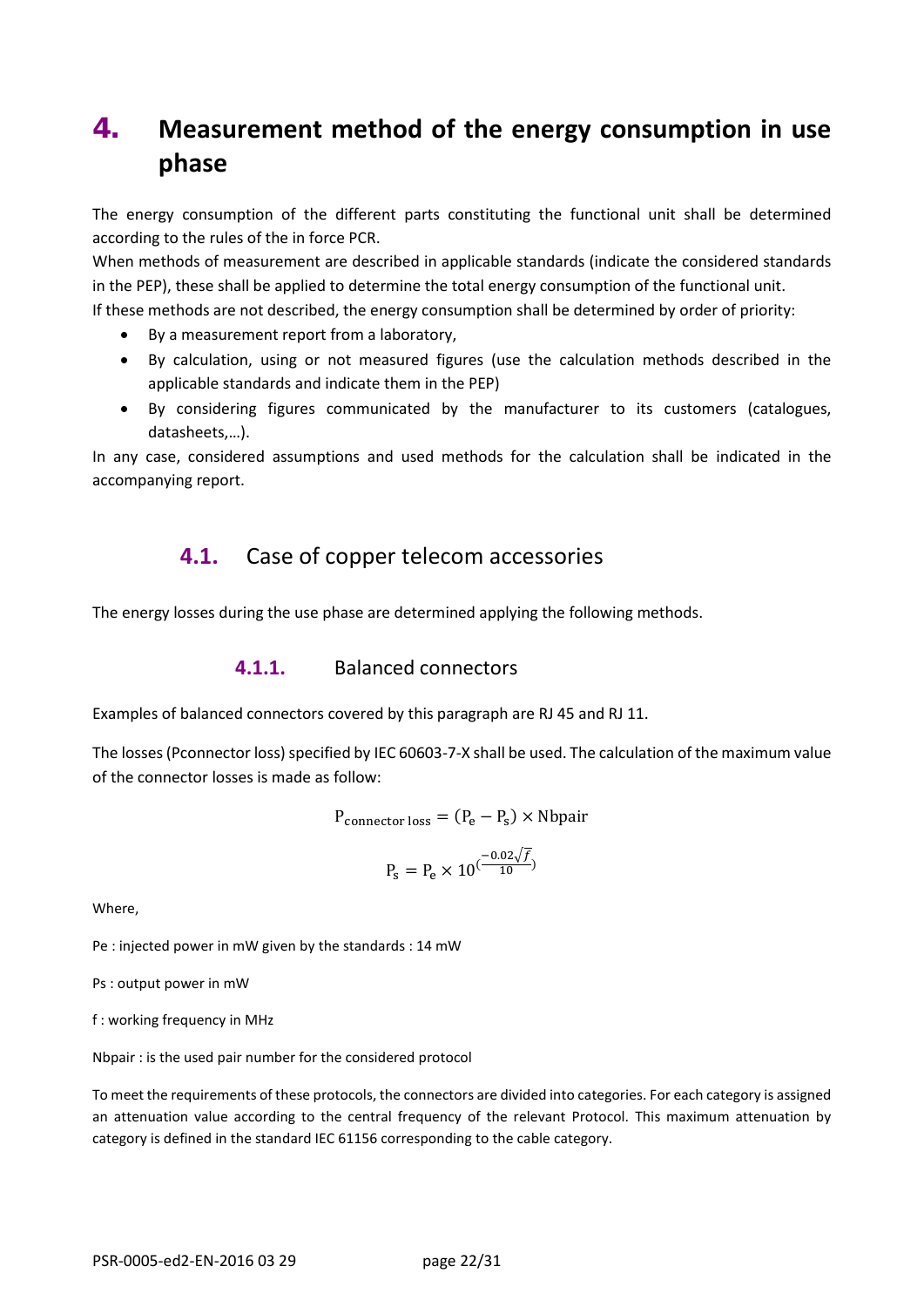The table below includes all the data to use and taken from reference (the standard IEC 60603-7 and the Ethernet IEEE standard 802.3).

| Protocol                           | <b>Frequency</b> | Category                                       | <b>Power loss</b>                                                                               |
|------------------------------------|------------------|------------------------------------------------|-------------------------------------------------------------------------------------------------|
| Ethernet 100M<br>BP(*)=100MHz      | 31.25 MHz        | Cat.5<br>According to<br>IEC 60603-7-2         | $0.02^* \sqrt{f}$ at 31.25 MHz<br>Injected power = 14 mW<br>leading to 0,712 mW on 2 used pairs |
| 1 G Ethernet<br>$BP (*) = 250 MHz$ | 83 MHz           | Cat 6<br>According to<br>IEC 60603-7-4         | 0.02 $\sqrt{f}$ at 83 MHz<br>Injected power = 14 mW<br>leading to 1,15 mW on 2 used pairs       |
| 10G Ethernet<br>$BP (*) = 500 MHz$ | 400 MHz          | Cat. 6a<br>According to<br>IEC 60603-7-4       | 0.02 $\sqrt{f}$ at 400 MHz<br>Injected power = 14 mW<br>leading to 4,927 mW on 4 used pairs     |
| 10G Ethernet<br>$BP(*) = 600 MHz$  | 400 MHz          | Cat 7<br>According to<br>IEC 60603-7-7         | $0.02 * \sqrt{f}$ at 400 MHz<br>Injected power = 14 mW<br>leading to 4,927 mW on 4 used pairs   |
| 10G Ethernet<br>$BP(*)=1000MHz$    | 400 MHz          | Cat 7a<br>According to<br>60603-7-71           | 0.02 $\sqrt{f}$ at 400 MHz<br>Injected power = 14 mW<br>leading to 4,927 mW on 4 used pairs     |
| 10G Ethernet<br>$BP(*)=1200MHz$    | 400 MHz          | $Cat 7+$<br>According to<br>IEC 60603-7-<br>81 | 0.02 * $\sqrt{f}$ at 400 MHz<br>Injected power = 14 mW<br>leading to 4,927 mW on 4 used pairs   |

Table 1 – Power losses of balanced connectors

(\*) BP: cable bandwidth

The energy lost by the balanced connector, expressed in joule, is then obtained by multiplying the power loss, expressed in watt, by the reference lifetime, expressed in seconds, and the use rate.

for example, for an ethernet 100m balanced-connector, with a reference lifetime of 10 years and a 100% use rate, the total energy lost in use is:

0.712 mW x 10 [years] x 365 [days] x 24 [hours] x 3600 [seconds] = **224.5 kJ**

For illustration, 224.5 kJ is the energy consumption of a bulb of 60 watts during 1 hour.

#### **4.1.2.** Coaxial connectors

Examples of coaxial connectors covered by this paragraph are TV-radio-SAT connectors and RF connectors.

The power losses ( $P_{cx}$ ) specified in IEC 61169 series for the coaxial connectors shall be used.

It is considered that the power injected into the connector is 30 dBm or 1 W.

The calculation of the maximum losses of the connector is made as follow:

$$
P_{connector} = 1 - 10^{-\frac{P_{cx}}{10}}
$$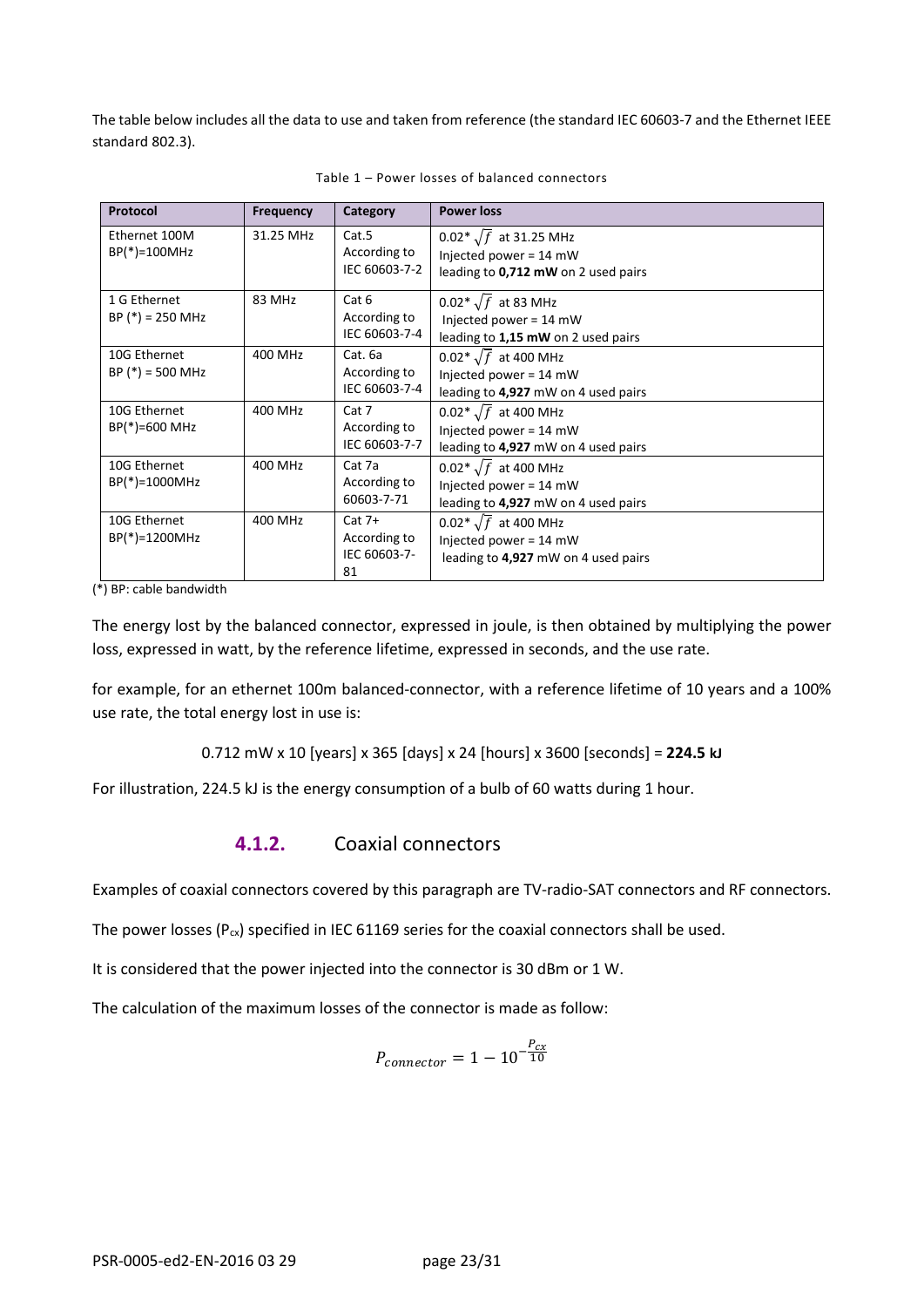#### Table 2 – Power losses of coaxial connectors

| <b>Standard</b> | Power loss Pcx expressed in dB/m | <b>Power loss</b> |
|-----------------|----------------------------------|-------------------|
| IEC 61169-54    | 0.05 $\sqrt{f}$ dB with f in GHz | $11.5$ mW         |
|                 | $0.05$ dB at $1$ GHz             |                   |

The energy lost by the coaxial connector, expressed in Joule, is then obtained by multiplying the power loss, expressed in Watt, by the REFERENCE LIFETIME, expressed in seconds, and the use rate.

For example, for a coaxial connector in an industrial building application, the REFERENCE LIFETIME is 10 years and the use rate is 100%, the total energy lost is use is:

```
11.5 mW x 10 [years] x 365 [days] x 24 [hours] x 3600 [seconds] = 3.62 MJ
```
<span id="page-23-0"></span>For illustration, 3.62 MJ is the energy consumption of a bulb of 60 watts during 16 hours.

## **4.2.** Case of battery powered products

For reference products powered by non-rechargeable batteries: the energy (or part of the energy) consumed in use and provided by this kind of batteries shall not be considered. Indeed, the energy provided by the battery during the use stage is taken into account during its own manufacturing.

The batteries delivered with the product shall be considered in manufacturing stage.

The replacement batteries used during the reference life time of the product shall be considered in the use stage.

For rechargeable batteries, the necessary energy to charge them shall be considered in the use stage during the whole reference life time of the reference product.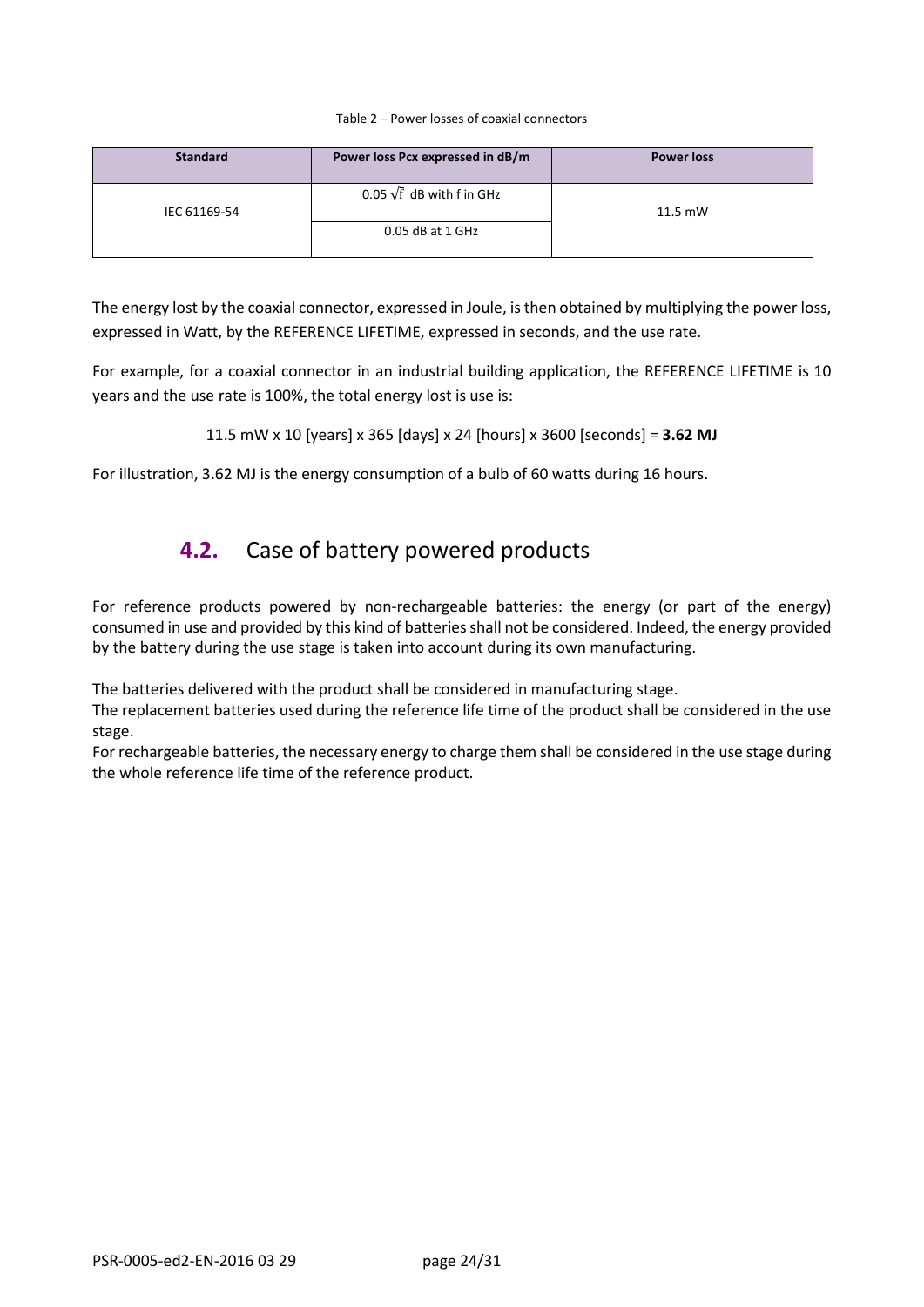# <span id="page-24-0"></span>**5. Glossary**

**A** : Ampere **A²s** : square Ampere Second **LV** : Low Voltage **°C** : Celsius Degrees **RLT** : reference lifetime **GIMELEC** : « Groupement des Industries de l'Equipement Electrique, du Contrôle-Commande et des Services Associés » **HBES** : Home and Building Electronic Systems **HV** : High Voltage **Hz** : Hertz **IEC :** International Electrotechnical Commission **IGNES** : Industrie du Génie Numérique, Energétique et Sécuritaire **PCR** : Product Category Rules **PEP** : Product Environmental Profile **PSR** : Product Specific Rules **RJ45** : **R**egistered **J**ack **45 SC** : IEC technical SubCommitee **TC** : IEC Technical Commitee **TV** : Television **FU** : Functional Unit **USB** : Universal Serial Bus **V** : Volt **W** : Watt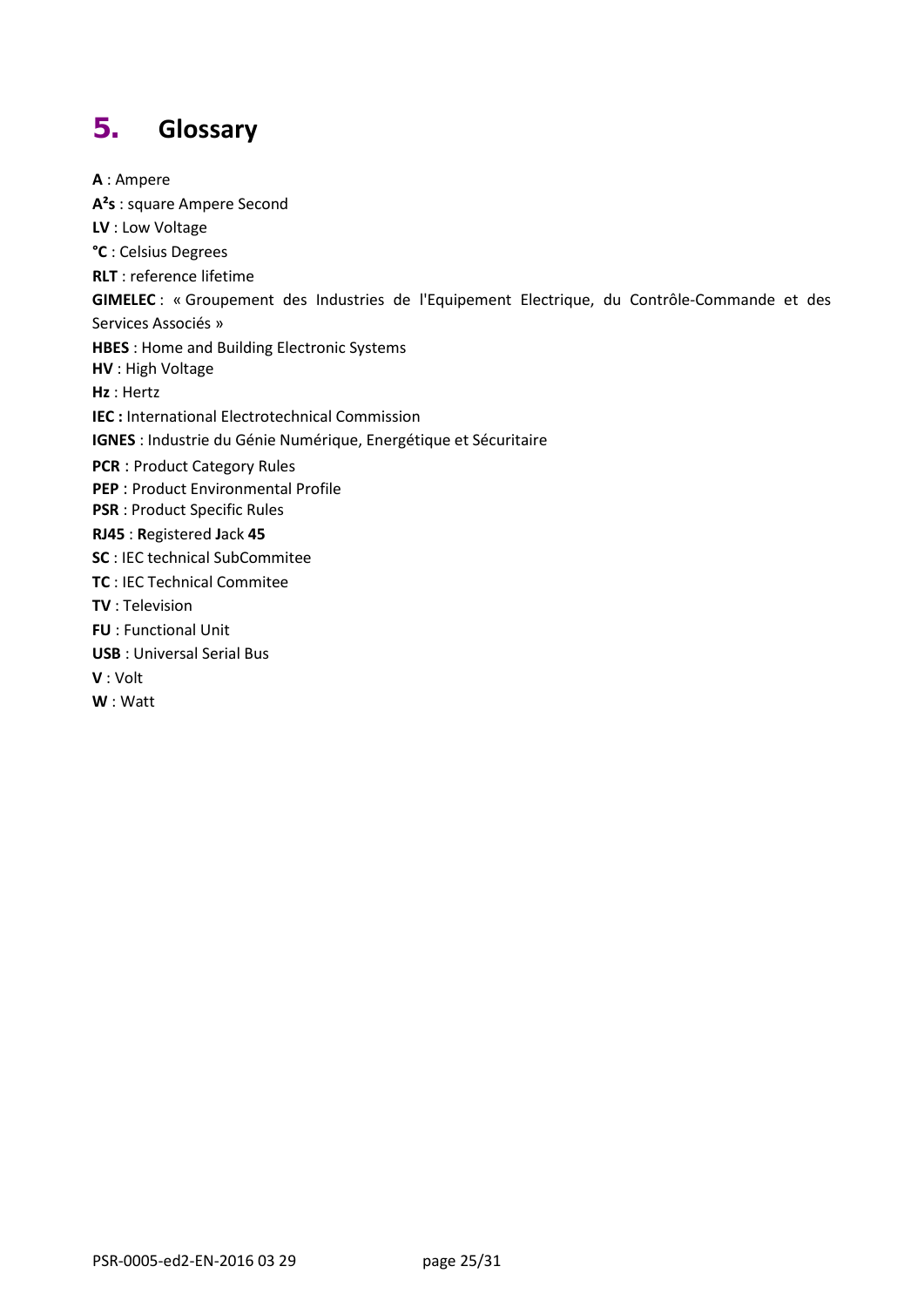# <span id="page-25-1"></span><span id="page-25-0"></span>**6.1.** Annex 1: Product categories and applicable standards

## **6.1.1.** Switchgear and controlgear and their assemblies for low voltage (TC121)

Low-voltage switchgear for industrial, commercial and similar use rated below or equal to 1 kV a.c. and 1.5 kV d.c. The scope includes open and enclosed separate items of equipment as well as combinations of items of equipment into complete functional units.

Products' examples: circuit breakers, switches, contactors, starters, disconnectors, busbars and any switchgear assemblies, …

#### **6.1.2.** Electrical accessories (TC23)

Electrical appliances for household and similar purposes, the word similar including locations such as offices, commercial and industrial premises, hospitals, public buildings, etc.

These accessories are intended for fixed installation or for use in or with appliances and other electrical or electronic equipment.

This PSR does not apply to the following products covered by subcommittee SC23A: Cable Management Systems, already addressed in the PSR0003 "Specific Rules for Cable Management solutions".

Products' examples: switches, HBES switches, plug and socket-outlets, circuit breakers, contactors, connecting devices, enclosures for accessories, connectors, thermostats,….

#### **6.1.3.** Surge arresters (TC 37 and SC37A/B)

Surge arresters for protection against indirect or direct effects of lightning and/or against other transient overvoltages. These devices are to be used in power, telecommunications and/or signalling networks with voltages up to 1000 V a.c. and 1500 V d.c.

Products' examples: low voltage surge arresters, surge arresters for signalling and telecommunication networks,…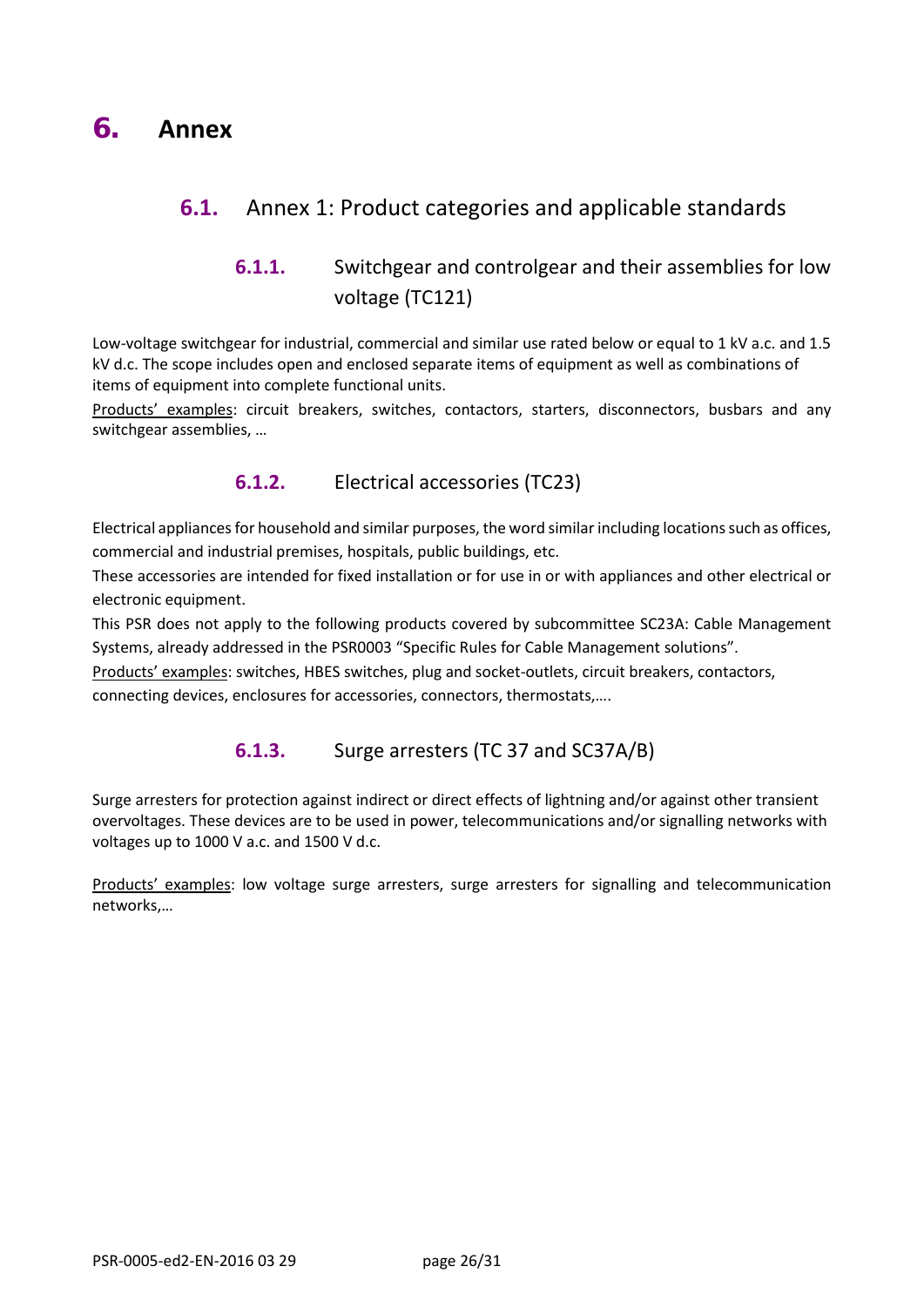# **6.1.4.** Applicable standards list

These standards are for reference, the list is not exhaustive.

| TC23                          |                       | <b>Electrical accessories</b>                                                                                                                                                                             |
|-------------------------------|-----------------------|-----------------------------------------------------------------------------------------------------------------------------------------------------------------------------------------------------------|
| Applicable standard<br>number | <b>Chapter of PSR</b> | Applicable standard title                                                                                                                                                                                 |
| IEC 60998-1                   |                       | Connecting devices for low-voltage circuits for household and similar purposes - Part 1: General requirements                                                                                             |
| IEC 60998-2-1                 |                       | Connecting devices for low-voltage circuits for household and similar purposes - Part 2-1: Particular requirements for<br>connecting devices as separate entities with screw-type clamping units          |
| IEC 60998-2-2                 |                       | Connecting devices for low-voltage circuits for household and similar purposes - Part 2-2: Particular requirements for<br>connecting devices as separate entities with screwless-type clamping units      |
| IEC 60998-2-3                 |                       | Connecting devices for low-voltage circuits for household and similar purposes - Part 2-3: Particular requirements for<br>connecting devices as separate entities with insulation-piercing clamping units |
| IEC 60998-2-4                 |                       | Connecting devices for low-voltage circuits for household and similar purposes - Part 2-4: Particular requirements for<br>twist-on connecting devices                                                     |
| IEC 61210                     |                       | Connecting devices - Flat quick-connect terminations for electrical copper conductors - Safety requirements                                                                                               |
| IEC 61545                     |                       | Connecting devices - Devices for the connection of aluminium conductors in clamping units of any material and<br>copper conductors in aluminium bodied clamping units                                     |

| SC23B                                |                       | Plugs, socket-outlets and switches                                                                                                                                                                                                               |  |
|--------------------------------------|-----------------------|--------------------------------------------------------------------------------------------------------------------------------------------------------------------------------------------------------------------------------------------------|--|
| <b>Applicable standard</b><br>number | <b>Chapter of PSR</b> | <b>Applicable standard title</b>                                                                                                                                                                                                                 |  |
| IEC/TR 60083                         | 3.8                   | Plugs and socket-outlets for domestic and similar general use standardized in member countries of IEC                                                                                                                                            |  |
| IEC 60669-1                          | 3.6                   | Switches for household and similar fixed-electrical installations - Part 1: General requirements                                                                                                                                                 |  |
| IEC 60669-2-1                        | 3.5                   | Switches for household and similar fixed electrical installations - Part 2-1: Particular requirements - Electronic<br>switches                                                                                                                   |  |
| IEC 60669-2-2                        | 3.5                   | Switches for household and similar fixed electrical installations - Part 2-2: Particular requirements - Electromagnetic<br>remote-control switches (RCS)                                                                                         |  |
| IEC 60669-2-3                        | 3.5                   | Switches for household and similar fixed electrical installations - Part 2-3: Particular requirements - Time-delay<br>switches (TDS)                                                                                                             |  |
| IEC 60669-2-4                        | 3.5                   | Switches for household and similar fixed electrical installations - Part 2-4: Particular requirements - Isolating switches                                                                                                                       |  |
| IEC 60669-2-6                        | 3.5                   | Switches for household and similar fixed electrical installations - Part 2-6: Particular requirements - Fireman's<br>switches for exterior and interior signs and luminaires                                                                     |  |
| IEC 60670-1                          | 3.9                   | Boxes and enclosures for electrical accessories for household and similar fixed electrical installations - Part 1:<br>General requirements                                                                                                       |  |
| IEC 60670-21                         | 3.9                   | Boxes and enclosures for electrical accessories for household and similar fixed electrical installations - Part 21:<br>Particular requirements for boxes and enclosures with provision for suspension means                                      |  |
| IEC 60670-22                         | 3.9                   | Boxes and enclosures for electrical accessories for household and similar fixed electrical installations - Part 22:<br>requirements for connecting boxes and enclosures<br>Particular                                                            |  |
| IEC 60670-23                         | 3.9                   | Boxes and enclosures for electrical accessories for household and similar fixed electrical installations - Part 23: Particul<br>requirements for floor boxes and enclosures                                                                      |  |
| IEC 60670-24                         | 3.9                   | Boxes and enclosures for electrical accessories for household and similar fixed electrical installations - Part 24:<br>Particular requirements for enclosures for housing protective devices and other power dissipating electrical<br>equipment |  |
| IEC 60884-1                          | 3.8                   | Plugs and socket-outlets for household and similar purposes - Part 1: General requirements                                                                                                                                                       |  |
| IEC 60884-2-1                        | 3.8                   | Plugs and socket-outlets for household and similar purposes - Part 2-1: Particular requirements for fused plugs                                                                                                                                  |  |
| IEC 60884-2-2                        | 3.8                   | Plugs and socket-outlets for household and similar purposes - Part 2-2: Particular requirements for socket-outlets for<br>appliances                                                                                                             |  |
| IEC 60884-2-3                        | 3.8                   | Plugs and socket-outlets for household and similar purposes - Part 2-3: Particular requirements for switched socket-<br>outlets without interlock for fixed installations                                                                        |  |
| IEC 60884-2-4                        | 3.8                   | Plugs and socket-outlets for household and similar purposes - Part 2-4: Particular requirements for plugs and socket-<br>outlets for SELV                                                                                                        |  |
| IEC 60884-2-5                        | 3.8                   | Plugs and socket-outlets for household and similar purposes - Part 2: Particular requirements for adaptors                                                                                                                                       |  |
| IEC 60884-2-6                        | 3.8                   | Plugs and socket-outlets for household and similar purposes - Part 2-6: Particular requirements for switched socket-<br>outlets with interlock for fixed electrical installations                                                                |  |
| IEC 60884-2-7                        | 3.8                   | Plugs and socket-outlets for household and similar purposes - Part 2-7: Particular requirements for cord extension<br>sets                                                                                                                       |  |
| IEC 60906-1                          | 3.8                   | IEC system of plugs and socket-outlets for household and similar purposes - Part 1: Plugs and socket-outlets 16 A<br>250 V a.c.                                                                                                                  |  |
| IEC 60906-2                          | 3.8                   | IEC system of plugs and socket-outlets for household and similar purposes - Part 2: Plugs and socket-outlets 15 A<br>125 V a.c. and 20 A 125 V a.c.                                                                                              |  |
| IEC 60906-3                          | 3.8                   | IEC System of plugs and socket-outlets for household and similar purposes - Part 3: SELV plugs and socket-outlets, 16<br>A 6V, 12 V, 24 V, 48 V, a.c. and d.c.                                                                                   |  |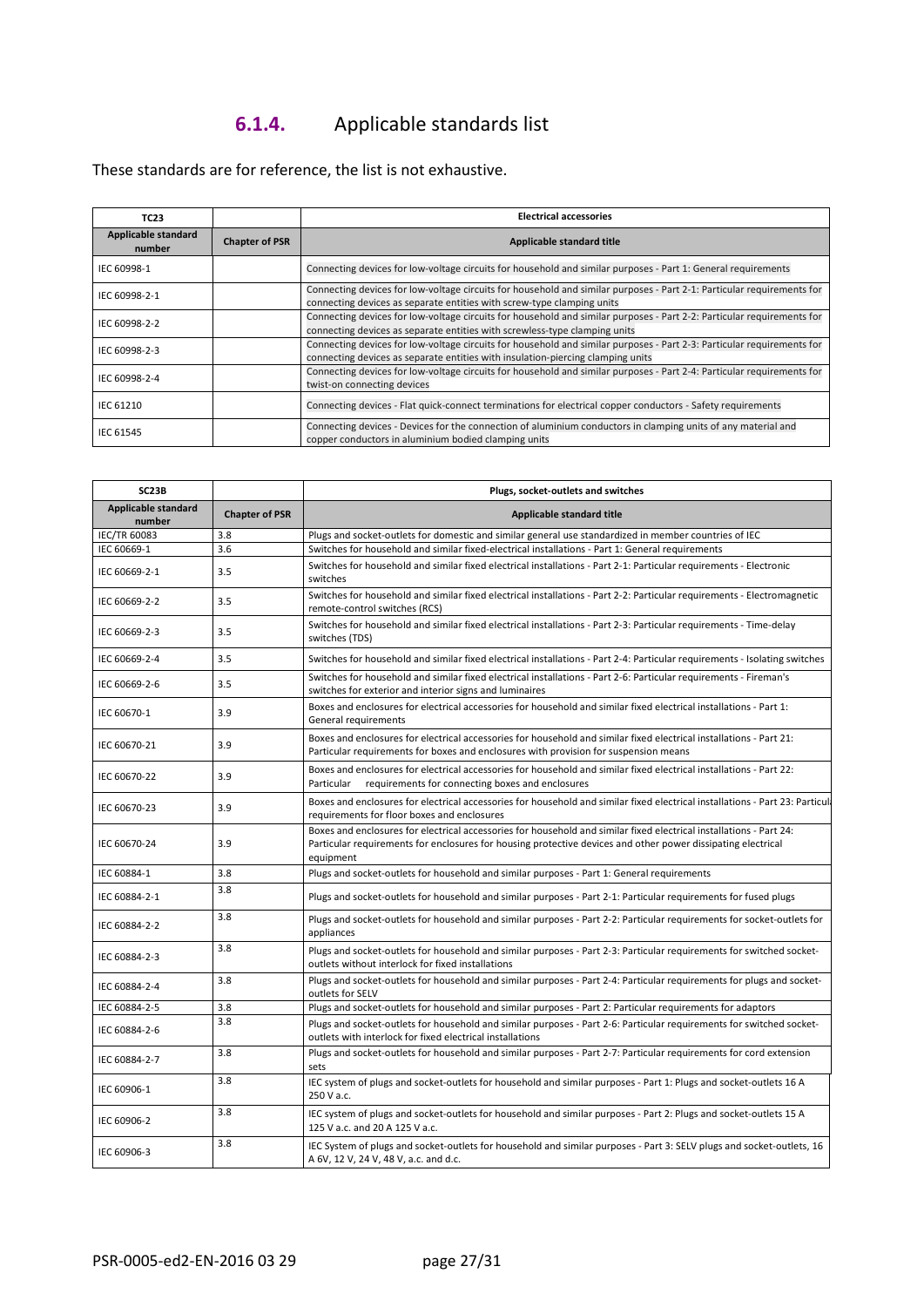| SC23E                         |                       | Circuit-breakers and similar equipment for household use                                                                                                                                                                       |
|-------------------------------|-----------------------|--------------------------------------------------------------------------------------------------------------------------------------------------------------------------------------------------------------------------------|
| Applicable standard<br>number | <b>Chapter of PSR</b> | Applicable standard title                                                                                                                                                                                                      |
| IEC 60898-1                   | 3.1                   | Electrical accessories - Circuit-breakers for overcurrent protection for household and similar installations - Part 1:<br>Circuit-breakers for a.c. operation                                                                  |
| IEC 60898-2                   | 3.1                   | Circuit-breakers for overcurrent protection for household and similar installations - Part 2: Circuit-breakers for a.c.<br>and d.c. operation                                                                                  |
| <b>IEC 60934</b>              | 3.1                   | Circuit-breakers for equipment (CBE)                                                                                                                                                                                           |
| IEC 61008-1                   | 3.2                   | Residual current operated circuit-breakers without integral<br>overcurrent protection for household and similar<br>uses (RCCBs) - Part 1: General rules                                                                        |
| IEC 61008-2-1                 | 3.2                   | Residual current operated circuit-breakers without integral overcurrent protection for household and similar uses<br>(RCCB's). Part 2-1: Applicability of the general rules to RCCB's functionally independent of line voltage |
| IEC 61008-2-2                 | 3.2                   | Residual current operated circuit-breakers without integral overcurrent protection for household and similar uses<br>(RCCB's). Part 2-2: Applicability of the general rules to RCCB's functionally dependent on line voltage   |
| IEC 61009-1                   | 3.2                   | Residual current operated circuit-breakers with integral overcurrent protection for household and similar uses<br>(RCBOs) - Part 1: General rules                                                                              |
| IEC 61009-2-1                 | 3.2                   | Residual current operated circuit-breakers with integral overcurrent protection for household and similar uses<br>(RCBO's) - Part 2-1: Applicability of the general rules to RCBO's functionally independent of line voltage   |
| IEC 61009-2-2                 | 3.2                   | Residual current operated circuit-breakers with integral overcurrent protection for household and similar uses<br>(RCBO's) - Part 2-2: Applicability of the general rules to RCBO's functionally dependent on line voltage     |
| IEC 61540                     | 3.2                   | Electrical accessories - Portable residual current devices without integral overcurrent protection for household and<br>similar use (PRCDs)                                                                                    |
| <b>IEC 61543</b>              | 3.2                   | Residual current-operated protective devices (RCDs) for household and similar use - Electromagnetic compatibility                                                                                                              |
| <b>IEC 62019</b>              | 3.1                   | Electrical accessories - Circuit-breakers and similar equipment for household use - Auxiliary contact units                                                                                                                    |
| <b>IEC 62020</b>              | 3.2                   | Electrical accessories - Residual current monitors for household and similar uses (RCMs)                                                                                                                                       |
| IEC 62335                     | 3.3                   | Circuit breakers - Switched protective earth portable residual current devices for class I and battery powered vehicle<br>applications                                                                                         |
| <b>IEC 62423</b>              | 3.2                   | Type F and type B residual current operated circuit-breakers with and without integral overcurrent protection for<br>household and similar uses                                                                                |
| <b>IEC 62640</b>              | 3.3                   | Residual current devices with or without overcurrent protection for socket-outlets for household and similar uses                                                                                                              |

| SC23G                         |                       | <b>Appliance couplers</b>                                                                                                                  |
|-------------------------------|-----------------------|--------------------------------------------------------------------------------------------------------------------------------------------|
| Applicable standard<br>number | <b>Chapter of PSR</b> | Applicable standard title                                                                                                                  |
| IEC 60320-1                   | 3.6                   | Appliance couplers for household and similar general purposes - Part 1: General requirements                                               |
| IEC 60320-2-1                 | 3.6                   | Appliance couplers for household and similar general purposes - Part 2-1: Sewing machine couplers                                          |
| IEC 60320-2-3                 | 3.6                   | Appliance coupler for household and similar general purposes - Part 2-3: Appliance coupler with a degree of<br>protection higher than IPXO |
| IEC 60320-2-4                 | 3.6                   | Appliance couplers for household and similar general purposes - Part 2-4: Couplers dependent on appliance weight<br>for engagement         |
| IEC 60799                     | 3.6                   | Electrical accessories - Cord sets and interconnection cord sets                                                                           |

| SC <sub>23H</sub>             |                       | Plugs, Socket-outlets and Couplers for industrial and similar applications, and for Electric Vehicles                                                                                                                            |
|-------------------------------|-----------------------|----------------------------------------------------------------------------------------------------------------------------------------------------------------------------------------------------------------------------------|
| Applicable standard<br>number | <b>Chapter of PSR</b> | Applicable standard title                                                                                                                                                                                                        |
| IEC 60309-1                   | 3.8                   | Plugs, socket-outlets and couplers for industrial purposes - Part 1: General requirements                                                                                                                                        |
| IEC 60309-2                   | 3.8                   | Plugs, socket-outlets and couplers for industrial purposes - Part 2: Dimensional interchangeability requirements for<br>pin and contact-tube accessories                                                                         |
| IEC 60309-4                   | 3.8                   | Plugs, socket-outlets and couplers for industrial purposes - Part 4: Switched socket-outlets and connectors with or<br>without interlock                                                                                         |
| IEC 61316                     | 3.8                   | Industrial cable reels                                                                                                                                                                                                           |
| IEC 62196-1                   | 3.8                   | Plugs, socket-outlets, vehicle connectors and vehicle inlets - Conductive charging of electric vehicles - Part 1: General<br>requirements                                                                                        |
| IEC 62196-2                   | 3.8                   | Plugs, socket-outlets, vehicle connectors and vehicle inlets - Conductive charging of electric vehicles - Part 2:<br>Dimensional compatibility and interchangeability requirements for a.c. pin and contact-tube accessories     |
| IEC 62613-1                   | 3.8                   | Plugs, socket-outlets and ship couplers for high-voltage shore connection systems (HVSC-Systems) - Part 1: General<br>requirements                                                                                               |
| IEC 62613-2                   | 3.8                   | Plugs, socket-outlets and ship couplers for high-voltage shore connection systems (HVSC-SYSTEMS) - Part 2:<br>Dimensional compatibility and interchangeability requirements for accessories to be used by various types of ships |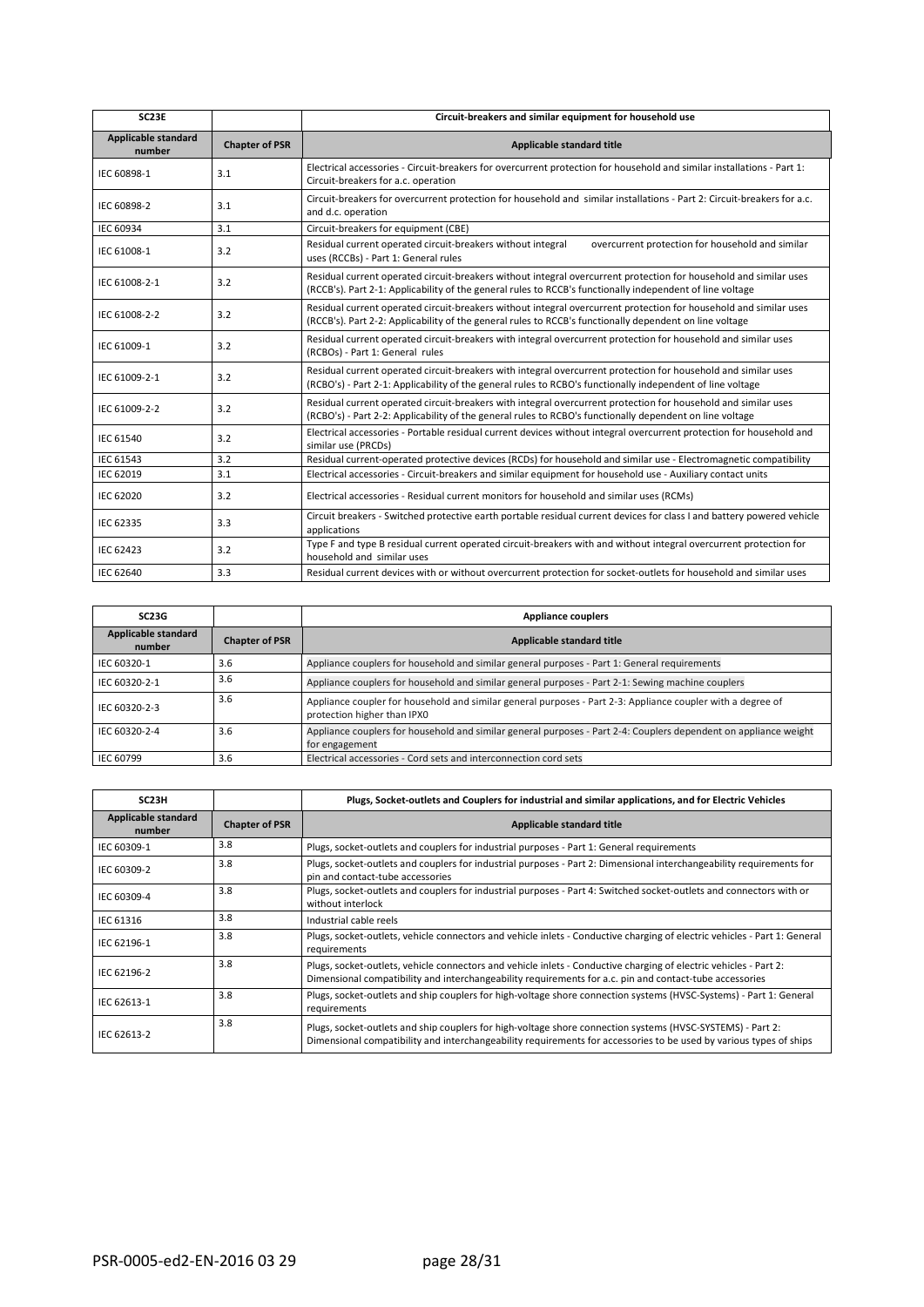| <b>S23J</b>                   |                       | Switches for appliances                                                                                   |
|-------------------------------|-----------------------|-----------------------------------------------------------------------------------------------------------|
| Applicable standard<br>number | <b>Chapter of PSR</b> | Applicable standard title                                                                                 |
| IEC 61020-1                   | 3.5                   | Electromechanical switches for use in electrical and electronic equipment - Part 1: Generic specification |
| IEC 61058-1                   | 3.5                   | Switches for appliances - Part 1: General requirements                                                    |
| IEC 61058-2-1                 | 3.5                   | Switches for appliances - Part 2-1: Particular requirements for cord switches                             |
| IEC 61058-2-4                 | 3.5                   | Switches for appliances - Part 2-4: Particular requirements for independently mounted switches            |
| IEC 61058-2-5                 | 3.5                   | Switches for appliances - Part 2-5: Particular requirements for change-over selectors                     |

| SC32B                         |                       | Low-voltage fuses                                                                                                                                                                                           |
|-------------------------------|-----------------------|-------------------------------------------------------------------------------------------------------------------------------------------------------------------------------------------------------------|
| Applicable standard<br>number | <b>Chapter of PSR</b> | Applicable standard title                                                                                                                                                                                   |
| IEC 60269-1                   | 3.13                  | Low-voltage fuses - Part 1: General requirements                                                                                                                                                            |
| IEC 60269-2                   | 3.13                  | Low-voltage fuses - Part 2: Supplementary requirements for fuses for use by authorized persons (fuses mainly for<br>industrial application) - Examples of standardized systems of fuses A to K              |
| IEC 60269-3                   | 3.13                  | Low-voltage fuses - Part 3: Supplementary requirements for fuses for use by unskilled persons (fuses mainly for<br>applications) - Examples of standardized systems of fuses A to F<br>household or similar |
| IEC 60269                     | 3.13                  | Low-voltage fuses - Part 4: Supplementary requirements for fuse-links for the protection of semiconductor devices                                                                                           |
| IEC 60269                     | 3.13                  | Low-voltage fuses - Part 6: Supplementary requirements for fuse-links for the protection of solar photovoltaic energy<br>systems                                                                            |

| SC32C                         |                       | <b>Miniature fuses</b>                                                                                      |
|-------------------------------|-----------------------|-------------------------------------------------------------------------------------------------------------|
| Applicable standard<br>number | <b>Chapter of PSR</b> | Applicable standard title                                                                                   |
| IEC 60127-1                   | 3.13                  | Miniature fuses - Part 1: Definitions for miniature fuses and general requirements for miniature fuse-links |
| IEC 60127-2                   | 3.13                  | Miniature fuses - Part 2: Cartridge fuse-links                                                              |
| IEC 60127-3                   | 3.13                  | Miniature fuses - Part 3: Sub-miniature fuse-links                                                          |
| IEC 60127-4                   | 3.13                  | Miniature fuses - Part 4: Universal modular fuse-links (UMF) - Through-hole and surface mount types         |
| IEC 60127-5                   | 3.13                  | Miniature fuses - Part 5: Guidelines for quality assessment of miniature fuse-links                         |
| IEC 60127-6                   | 3.13                  | Miniature fuses - Part 6: Fuse-holders for miniature fuse-links                                             |
| IEC 60127-7                   | 3.13                  | Miniature fuses - Part 7: Miniature fuse-links for special applications                                     |

| <b>TC37</b>                   |                       | Surge arresters                                                                                                                                                                            |
|-------------------------------|-----------------------|--------------------------------------------------------------------------------------------------------------------------------------------------------------------------------------------|
| Applicable standard<br>number | <b>Chapter of PSR</b> | Applicable standard title                                                                                                                                                                  |
| IEC 60099-7                   | 3.10                  | Surge arresters - Part 7: Glossary of terms and definitions from IEC publications 60099-1, 60099-4, 60099-6, 61643-1,<br>61643-12, 61643-21, 61643-311, 61643-321, 61643-331 and 61643-341 |
| IEC 61643-11                  | 3.10                  | Low-voltage surge protective devices - Part 11: Surge protective devices connected to low-voltage power systems -<br>Requirements and test methods                                         |
| IEC 61643-21                  | 3.10                  | Low voltage surge protective devices - Part 21: Surge protective devices connected to telecommunications and<br>signalling networks - Performance requirements and testing methods         |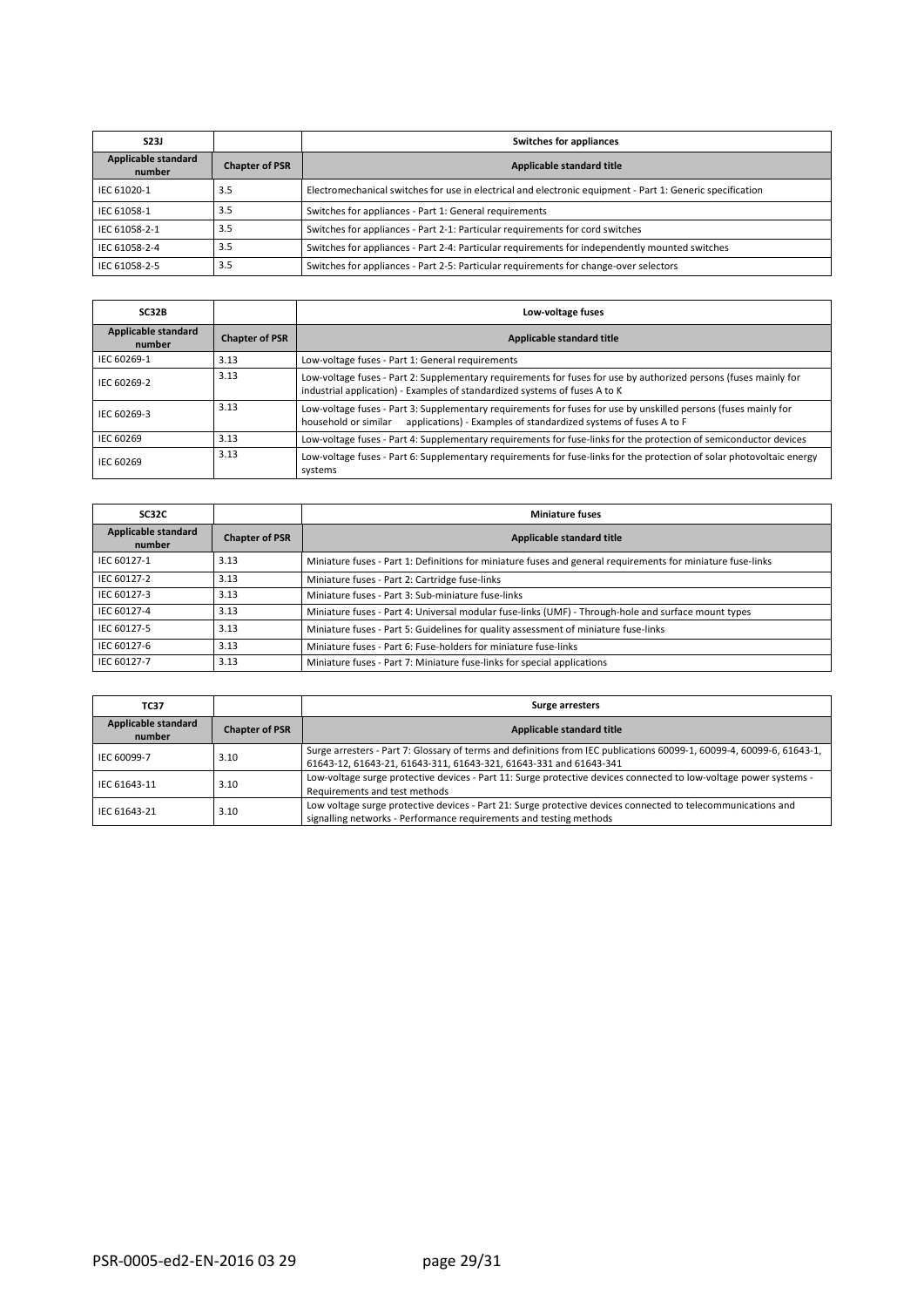| <b>TC 121</b>                 |                       | Low voltage switchgear and controlgear                                                                                                                                                                                             |
|-------------------------------|-----------------------|------------------------------------------------------------------------------------------------------------------------------------------------------------------------------------------------------------------------------------|
| Applicable standard<br>number | <b>Chapter of PSR</b> | Applicable standard title                                                                                                                                                                                                          |
| IEC 60947-1                   | 3.1                   | Low-voltage switchgear and controlgear - Part 1: General rules                                                                                                                                                                     |
| IEC 60947-2                   | 3.1                   | Low-voltage switchgear and controlgear - Part 2: Circuit-breakers                                                                                                                                                                  |
| IEC 60947-3                   | 3.4<br>3.5<br>3.12    | Low-voltage switchgear and controlgear - Part 3: Switches, disconnectors, switch-disconnectors and fuse-<br>combination units                                                                                                      |
| IEC 60947-4-1                 | 3.6                   | Low-voltage switchgear and controlgear - Part 4-1: Contactors and motor-starters - Electromechanical contactors<br>and motor-starters                                                                                              |
| IEC 60947-4-2                 | 3.6                   | Low-voltage switchgear and controlgear - Part 4-2: Contactors and motor-starters - AC semiconductor motor<br>controllers and starters                                                                                              |
| IEC 60947-4-3                 | 3.6                   | Low-voltage switchgear and controlgear - Part 4-3: Contactors and motor-starters - AC semiconductor controllers<br>and contactors for non-motor loads                                                                              |
| IEC 60947-5-1                 |                       | Low-voltage switchgear and controlgear - Part 5-1: Control circuit devices and switching elements -<br>Electromechanical control circuit devices                                                                                   |
| IEC 60947-5-2                 |                       | Low-voltage switchgear and controlgear - Part 5-2: Control circuit devices and switching elements - Proximity<br>switches                                                                                                          |
| IEC 60947-5-3                 |                       | Low-voltage switchgear and controlgear - Part 5-3: Control circuit devices and switching elements - Requirements<br>for proximity devices with defined behaviour under fault conditions (PDDB)                                     |
| IEC 60947-5-5                 |                       | Low-voltage switchgear and controlgear - Part 5-5: Control circuit devices and switching elements - Electrical<br>emergency stop device with mechanical latching function                                                          |
| IEC 60947-6-1                 |                       | Low-voltage switchgear and controlgear - Part 6-1: Multiple function equipment - Transfer switching equipment                                                                                                                      |
| IEC 60947-6-2                 |                       | Low-voltage switchgear and controlgear - Part 6-2: Multiple function equipment - Control and protective switching<br>devices (or equipment) (CPS)                                                                                  |
| IEC 60947-7-1                 | 3.11                  | Appareillage à basse tension - Partie 7-1: Matériels accessoires - Blocks de jonction pour conducteurs en cuivre<br>Low-voltage switchgear and controlgear - Part 7-1: Ancillary equipment - Terminal blocks for copper conductors |
| IEC 60947-7-2                 | 3.11                  | Low-voltage switchgear and controlgear - Part 7-2: Ancillary equipment - Protective conductor terminal blocks for<br>copper conductors                                                                                             |
| IEC 60947-7-3                 | 3.11                  | Low-voltage switchgear and controlgear - Part 7-3: Ancillary equipment - Safety requirements for fuse terminal<br>blocks                                                                                                           |
| IEC 60947-7-4                 |                       | Low-voltage switchgear and controlgear - Part 7-4: Ancillary equipment - PCB terminal blocks for copper conductors                                                                                                                 |
| IEC 60947-8                   |                       | Low-voltage switchgear and controlgear - Part 8: Control units for built-in thermal protection (PTC) for rotating<br>electrical machines                                                                                           |
| IEC 61095                     |                       | Electromechanical contactors for household and similar purposes                                                                                                                                                                    |
| IEC 61439-0                   | 3.9                   | Low-voltage switchgear and controlgear assemblies - Part 0: Guidance to specifying assemblies                                                                                                                                      |
| IEC 61439-1                   | 3.9                   | Low-voltage switchgear and controlgear assemblies - Part 1: General rules                                                                                                                                                          |
| IEC 61439-2                   | 3.9                   | Low-voltage switchgear and controlgear assemblies - Part 2: Power switchgear and controlgear assemblies                                                                                                                            |
| IEC 61439-3                   | 3.9                   | Low-voltage switchgear and controlgear assemblies - Part 3: Distribution boards intended to be operated by<br>ordinary persons (DBO)                                                                                               |
| IEC 61439-4                   | 3.9                   | Low-voltage switchgear and controlgear assemblies - Part 4: Particular requirements for assemblies for construction<br>sites (ACS)                                                                                                 |
| IEC 61439-5                   | 3.9                   | Low-voltage switchgear and controlgear assemblies - Part 5: Assemblies for power distribution in public networks                                                                                                                   |
| IEC 61439-6                   | 3.9                   | Low-voltage switchgear and controlgear assemblies - Part 6: Busbar trunking systems (busways)                                                                                                                                      |
| IEC 61439-7                   | 3.9                   | Low-voltage switchgear and controlgear assemblies - Part 7: Assemblies for specific applications such as marinas,<br>camping sites, market squares, electric vehicles charging stations                                            |
| IEC 61912-1                   |                       | Low-voltage switchgear and controlgear - Overcurrent protective devices - Part 1: Application of short-circuit<br>ratings                                                                                                          |
| IEC 61915-1                   |                       | Low-voltage switchgear and controlgear - Device profiles for networked industrial devices - Part 1: General rules for<br>the development of device profiles                                                                        |
| IEC 62026-1                   |                       | Low-voltage switchgear and controlgear - Controller-device interfaces (CDIs) - Part 1: General rules                                                                                                                               |
| IEC 62 208                    | 3.9                   | Empty enclosures for low-voltage switchgear and controlgear assemblies - General requirements                                                                                                                                      |
| IEC 62626-1                   |                       | Low-voltage switchgear and controlgear enclosed equipment - Part 1: Enclosed switch-disconnectors outside the<br>scope of IEC 60947-3 to provide isolation during repair and maintenance work                                      |